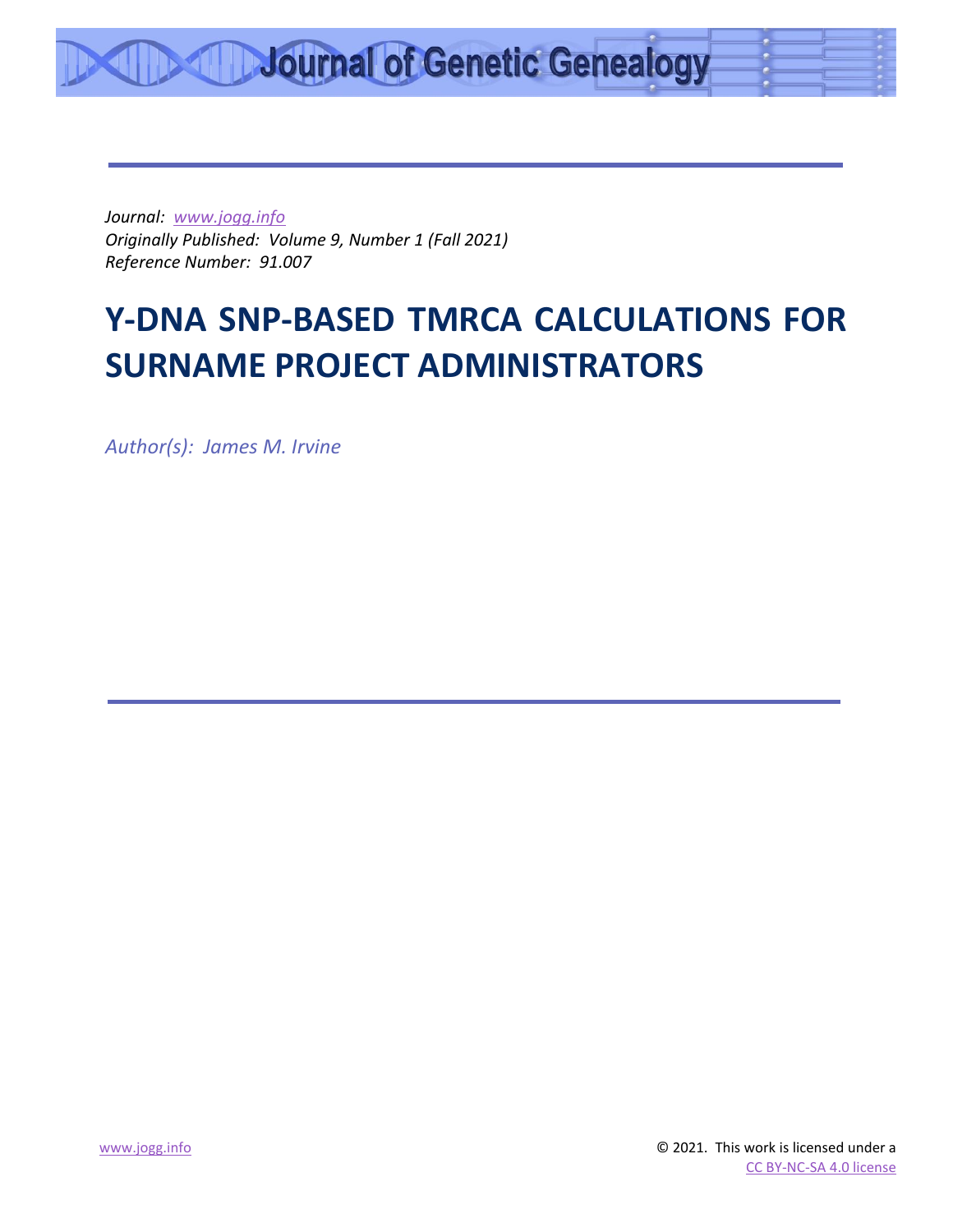#### **Y-DNA SNP-based TMRCA calculations for Surname Project Administrators**

by James M Irvine, Administrator, Clan Irwin Surname DNA Project [\(jamesmirvine@hotmail.co.uk\)](mailto:jamesmirvine@hotmail.co.uk)<sup>1</sup>

#### **Summary**

The calculation of a "Time to Most Recent Common Ancestor" (TMRCA) using relevant SNP data can be so simple that many genealogists are tempted to use this tool and to draw inaccurate, imprecise and unwarranted conclusions, however unintentionally. Conversely the calculation ofthe Confidence Intervals (CIs) that should accompany such calculations is complex and rarely attempted. This paper is not promoting some new panacea, but draws in part on a novel analysis of 17 samples of SNP counts to help genealogists to understand why the popular use of SNP-based TMRCAs without CIs is misguided, why in practice these CIs are difficult to calculate, how curious genealogists can readily estimate indicative CIs for their own data, and why a growing number of genealogists are recognising that the inherent uncertainties which CIs quantify are so great that SNP-based TMRCAs are usually of much less practical use than is often assumed. The development of practical models that include inputs of STR and historical data can reduce these uncertainties, but the temptation to use and mis-interpret simplistic SNP-based TMRCA calculations is not going to disappear.

#### **Introduction**

The use of DNA data to calculate TMRCAs is a long-standing objective of the genetic genealogy community. The advent of Next Generation Sequencing (NGS) Y-DNA tests, such as FamilyTreeDNA's BigY test and the resulting SNP haplotrees, appear to offer a significant step towards this goal: many see SNP data as being more reliable than STR data, the calculation of SNP-based TMRCAs can be very simple, published SNP mutation rates are accompanied by a 95% confidence measure which, if not fully understood, seems to add comfort, and above all the resulting TMRCAs appear to be "in the right ball park". Though adopting very different approaches, both Dave Vance's SAPP model<sup>2</sup> and Iain McDonald's recent paper<sup>3</sup> appear to build on these lay perceptions and to supplement the basic SNP-based model with STR and historical inputs. However, the application of such models is too demanding for many administrators ("admins") of surname DNA projects, and as noted in his Conclusion, McDonald has not addressed some of the associated practical problems.

This paper addresses challenges presently facing project admins with limited mathematical skills and/or small samples when they attempt to estimate TMRCAs from SNP inputs derived from NGS tests such as BigY700. The following challenges are addressed in turn:

- 1. Understanding the basic maths, confidence intervals, accuracy and precision
- 2. Understanding average SNP mutation rates
- 3. Understanding SNP counts
- 4. Practical examples of SNP-based TMRCA calculations
- 5. Future developments

#### **1. The basic maths**

Calculating a predicted TMRCA can be very straightforward, even for those averse to mathematics. What we are exploring here is the use of SNP inputs (only)<sup>4</sup> to predict when the Most Recent Common Ancestor (MRCA) of two or more NGS testers was alive. **5**

<sup>&</sup>lt;sup>1</sup> I am grateful to Robert Casey, Michael Cooley, Zack Doherty, Maurice Gleeson, David Hall, Jane Lindsay, Tom Little, Kathy McCauley, Dave Vance, Mary Wiley and Dennis Wright who kindly supplied data I used in Appendix B below. I am also very appreciative of comments on earlier drafts of this paper made by Maurice Gleeson, Iain McDonald, Ralph Taylor and Dave Vance, although my adoption of most of their valuable contributions does not imply they necessarily agree with my methodologies, opinions or conclusions.

<sup>&</sup>lt;sup>2</sup> [www.jdvsite.com,](http://www.jdvsite.com/) accessed 3 November 2021.

<sup>3</sup> McDonald 2021 a[t https://www.mdpi.com/2073-4425/12/6/862.](https://www.mdpi.com/2073-4425/12/6/862)

<sup>4</sup> I am only addressing SNP inputs to TMRCA calculations in order to keep the paper focussed and relatively short: introducing STR and historical data inputs, while clearly desirable, alas adds further complexity.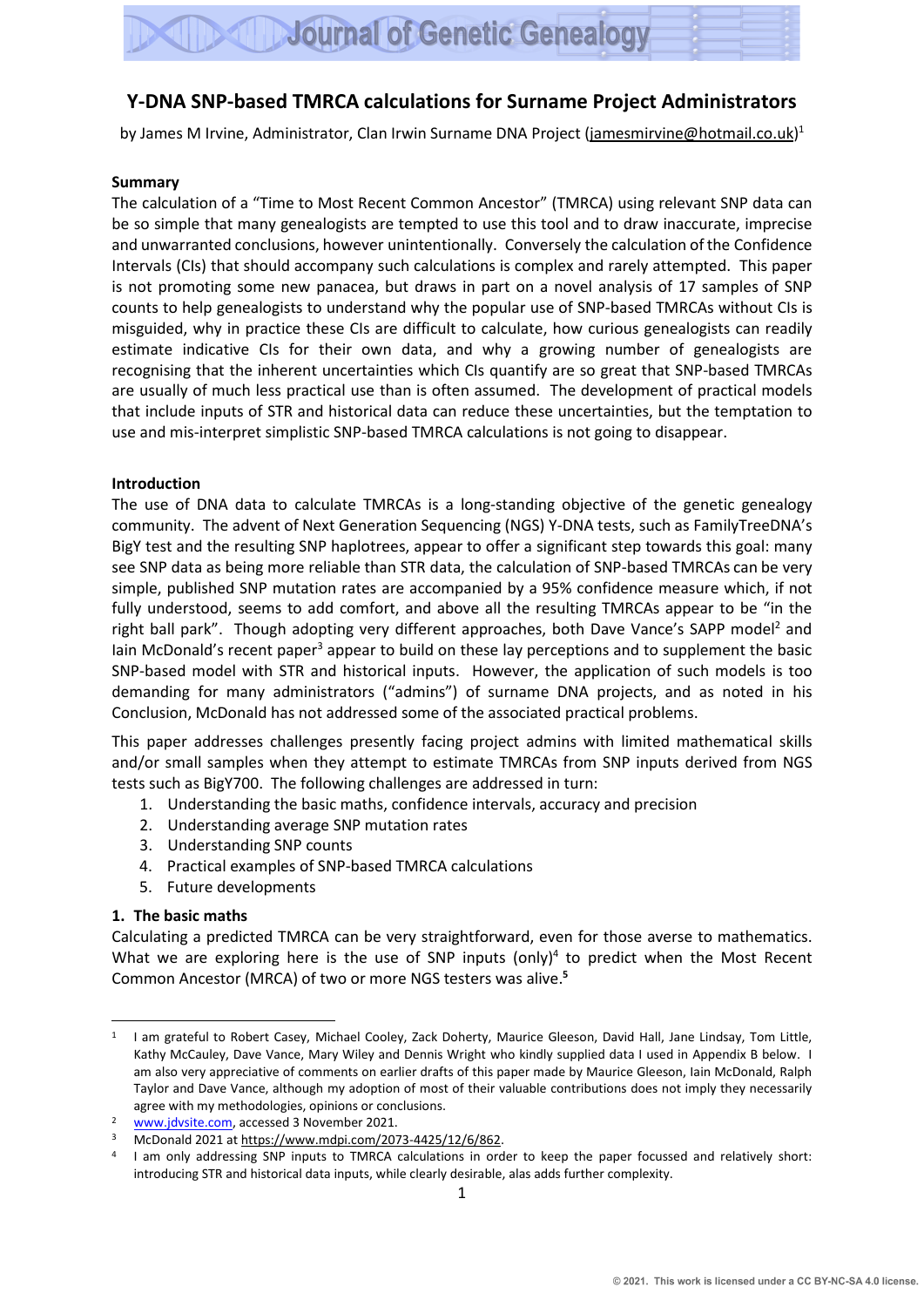Conventionally TMRCAs are based on the years of birth of the tester(s) and of the MRCA. The former is usually assumed to be 1950CE = AD1950. $^6$  Thus for a single tester:<sup>7</sup>

**Journal of Genetic Genealogy** 

TMRCA = (year of birth of tester) - (time t in years since the MRCA (a.k.a. coalescence age)

 $= AD(1950 - t),$  (1)

where  $t = r * n$  years, (2)

where r = relevant mean ("average") SNP mutation rate,

and n = count of SNPs since the MRCA.

For example, if  $r = 83$  years per SNP and the tester has 5 Private SNPs since his Terminal SNP,<sup>8</sup>

t = 83 \* 5 = 415 years; and in this case, where the ancestor characterised by this Terminal SNP,

TMRCA =  $AD1950 - 415 = AD1535.<sup>9</sup>$ 

More generally, if several testers have descended from some MRCA,

 $t_{mean}$  = (mean SNP mutation rate)  $*$  (mean count of SNPs since MRCA) =  $r_{mean}$   $*$   $n_{mean}$  (3)

But while this equation is mathematically correct, it gives a very deceptive impression of both accuracy and precision.<sup>10</sup> It is inaccurate because there are two basic methods of counting the number of SNPs since the MRCA, an issue addressed in section 3.3 below, and it is imprecise because SNP counts vary from patriline to patriline. $11$  In fact both the components of equation (3) are Probability Distribution Functions (PDFs) of samples which contain inherent uncertainties. These uncertainties are conventionally represented by three basic equations, one for the estimated average or mean TMRCA,<sup>12</sup> which gives a single "point" date, and two which relate to the precision of this mean value and define its associated uncertainty: one for what is known as the Lower Confidence Interval (LCI) and one for the Upper Confidence Interval (UCI), thus

$$
t_{\text{LCI}} = r_{\text{LCI}} \cdot n_{\text{LCI}} \tag{4}
$$

$$
t_{\text{UCI}} = r_{\text{UCI}} * n_{\text{UCI}}^{13} \tag{5}
$$

Confidence Intervals, like TMRCAs, are estimates, aka predictions. They are expressed in % terms, such as 95%, i.e. there is a 95% probability that the LCI and UCI calculated from a sample encompass the true TMRCA of the full population, and a 5% probability that they do not.<sup>14</sup>

Another important feature is that the product of two PDFs independent of one another is a PDF which will have CIs of 90% if these CIs are derived from the 95% CIs of the original PDFs,<sup>15</sup> thus:

$$
t_{90\%} \approx r_{95\%} * n_{95\%} \tag{6}
$$

And the product is a PDF with c.50% CIs if these are derived from the 68% CIs of the original PDFs:

(7)

 $t_{50\%} \approx r_{68\%}$  \*  $n_{68\%}$ <sup>16</sup>

<sup>5</sup> This paper assumes a living person took the NGS test, as opposed to the testing of human remains ("ancient DNA").<br>6 CE = Common Fra = AD: BCE = Bofore Common Fra = BC. Ethnicity studies usually use "yho" (yoars bofore pr

<sup>6</sup> CE = Common Era = AD; BCE = Before Common Era = BC. Ethnicity studies usually use "ybp" (years before present).

<sup>&</sup>lt;sup>7</sup> MRCA is defined by two or more testers, but the TMRCA of a single tester can be calculated if the MRCA SNP is known.

<sup>&</sup>lt;sup>8</sup> FTDNA effectively defines Private SNPs as those SNPs which have not yet been identified for any other tester, and the Terminal SNP as the most recent SNP currently shared by more than one tester.

YFull assumes testers are aged 60 [\(www.yfull.com](http://www.yfull.com/) < FAQ). McDonald (2021, 22) cited a sample poll which suggests testers had a mean age of 64 years and a 95% CI of 35-91 years. I gather this poll was taken in about 2014 and so has no impact on mean TMRCA estimates. Unlike the uncertainties in SNP mutation rates and SNP counts which have to be multiplied, these CIs are only additive, and as they are so small in the context of the other uncertainties, in practice they can be ignored. However the "drift" from dates such as these will become increasingly relevant as the years go by.

<sup>&</sup>lt;sup>10</sup> Accuracy is the closeness of observed data the true value; precision is the closeness of repeated data to each other.

 $11$  SNP counts also vary considerably within each patriline (aka "lineage"), as shown by McDonald, the Clan Irwin Surname DNA project, and the MacAuley data used in Appendix B below.

<sup>12</sup> For Normal PDFs (only), average = mean = mode = median.

<sup>13</sup> Confusingly t<sub>LCI</sub> gives TMRCA <sub>UCI</sub> and t<sub>UCI</sub> gives TMRCA<sub>LCI</sub>, but in practice this paradox does not affect the results.

<sup>14</sup> A Confidence Interval, aka confidence limit, is twice the margin of error.

<sup>15</sup> Conversely, if the 95% CIs of the product are required, these can be derived using the 97.5% CIs of the original PDFs.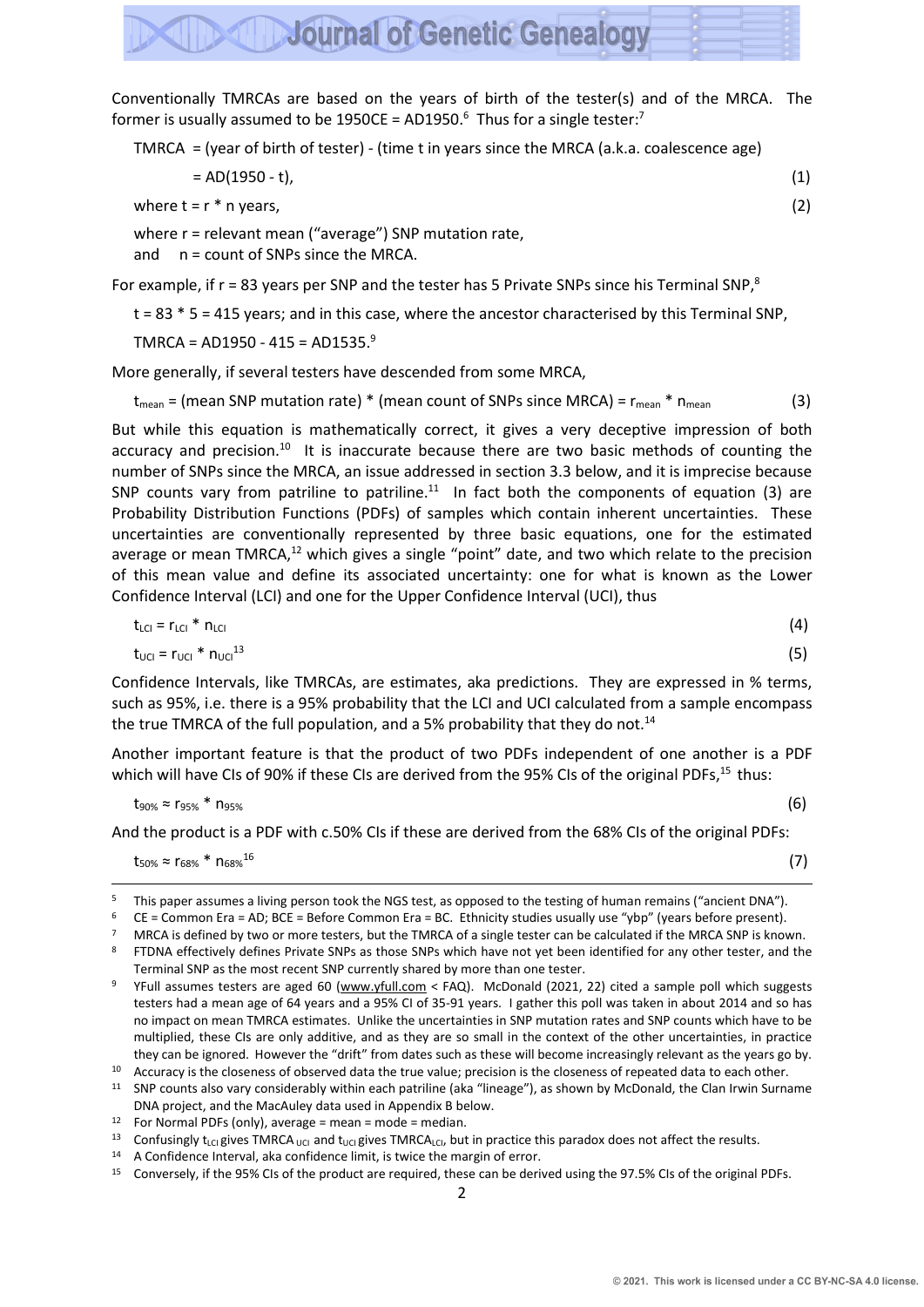It is important to recognise that equations (6) and (7) are both valid ways to quantify the same uncertainties: they simply express them in different forms. But which form is the more appropriate for TMRCA calculations in the genealogical context? The use of 95% CIs is customary in mathematics and some sciences,<sup>17</sup> and has been adopted by some genealogists. But as shown above, 95% CIs for SNP rates and for SNP counts give 90% CIs for TMRCAs, and there are several reasons why in practice 95% CIs for SNP counts are less predictable than has been appreciated hitherto, and why 68% CIs for SNP counts and the consequential 50% CIs for TMRCAs are more appropriate than 95/90% CIs:

- Appendix A below shows that few SNP counts have a clear "best fit" PDF, and the 68% CIs of the Normal, Poisson and Log-Normal PDFs differ from one another less than their respective 95% CIs, thus making the choice of PDF gives the "best fit" PDF as less critical;
- It also shows that unless the sample has a large number of testers, the 95% CIs derived from the actual cumulative frequencies of SNP counts are less reliable than similarly-derived 68% CIs;
- TMRCA 50% CIs span narrower date ranges than 90% CIs, and so are less likely to be irrelevant to conventional genealogical research (although of course they are also irrelevant 50% of the time);
- Fewer project admins should dismiss all CIs as academic niceties and/or remote contingencies.<sup>18</sup>

Another mathematical issue is the precision of the results of TMRCA calculations, and specifically the extent to which their results can or should be rounded. Given the value of TMRCA calculations currently perceived by many genealogists this is an important matter, although there seems to be no consensus. It is possible to calculate TMRCAs and their associated CIs to the nearest year<sup>19</sup> but as we will see, given the extensive number of uncertainties, several of which are not yet quantifiable, it seems appropriate to round off the results of calculations of TMRCAs to, say, the nearest 10 or even 50 years, and the associated lower and upper CIs to even more, perhaps to the nearest 100 years.<sup>20</sup>

While it is desirable to "round off" TMRCAs to avoid unjustified precision, this does not mean that the two components of SNP-based TMRCAs (SNP mutation rates and SNP counts) should only be calculated and cited to two significant figures, as this practice introduces avoidable and confusing errors, albeit that such errors may be trivial in the context of the underlying uncertainties.

#### **2 Average SNP mutation rates**

First, some more simple maths. Genetics theory tells us that

Average SNP mutation rate, r, in years per SNP =  $1/(base$  pairs frequency  $*$  base pairs length) (8)

Several data sets are relevant:

| Data set                                         | base pairs' frequency     | base pairs' length (hg38) | r, years per SNP |
|--------------------------------------------------|---------------------------|---------------------------|------------------|
| YFull (ComBED coverage)                          | $8.2*10^{-10}$ bps/year   | 8,482,579 bps             | 144.41           |
| BigY500 (ex Warehouse, accessed 3 Nov. 2021)     | $(8.2*10^{-10}$ bps/year) | 9,286,211 bps             | 131.32           |
| FGC Elite 1 (ex Warehouse, accessed 3 Nov. 2021) | $8.2*10^{-10}$ bps/year   | 14,007,575 bps            | 87.06            |
| BigY700 (ex Warehouse, accessed 3 Nov. 2021)     | $(8.2*10^{-10}$ bps/year) | 14,626,759 bps            | 83.34            |
| McDonald approximations (2021,3,23)              | $8*10^{-10}$ bps/year     | 15,000,000 bps            | "83" (83.33)     |

This table makes clear the important feature that there is no single "correct" average SNP mutation rate r: McDonald (2021, 3, 23-24) explains that the appropriate average rate depends on the length, measured in base pairs ("bps"), of the male-specific portion of the Y chromosome and on the

<sup>&</sup>lt;sup>16</sup> The product of two 68.3% CIs is a 47% CI, but for practical purposes I am assuming it to be 50% - an "evens" likelihood that the true mean is within these CIs and also, in this example, of it being outside these CIs. For Normal PDFs, 68.3% CIs = mean +/- SD, and 95.4% CIs = mean +/- 2\*SD, and so the probability of a 95.4% CI is half that of a 68.3% CI.

<sup>&</sup>lt;sup>17</sup> For example 95% CIs are appropriate in ethnicity studies, because typical SNP counts and sample sizes are much larger.

<sup>&</sup>lt;sup>18</sup> These last two reasons are subjective: some may argue that the 50% CI ranges are still too wide to be of practical value to genealogists, and/or that a 50% chance that the CIs are irrelevant makes them valueless.

<sup>19</sup> Until recently Alex Williamson's [https://www.ytree.net](https://www.ytree.net/) was expressing TMRCAs to the nearest decimal of a year!

<sup>&</sup>lt;sup>20</sup> A parallel issue is how CIs are best expressed. Thus a TMRCA can be described as "AD1600, with 90% CIs of +200 years and -300 years" or "between AD1300 and AD1800 (90% CIs), with a mean of AD1600". Some even argue that it is preferable to omit the central year and only give a range of dates with their percentage CIs.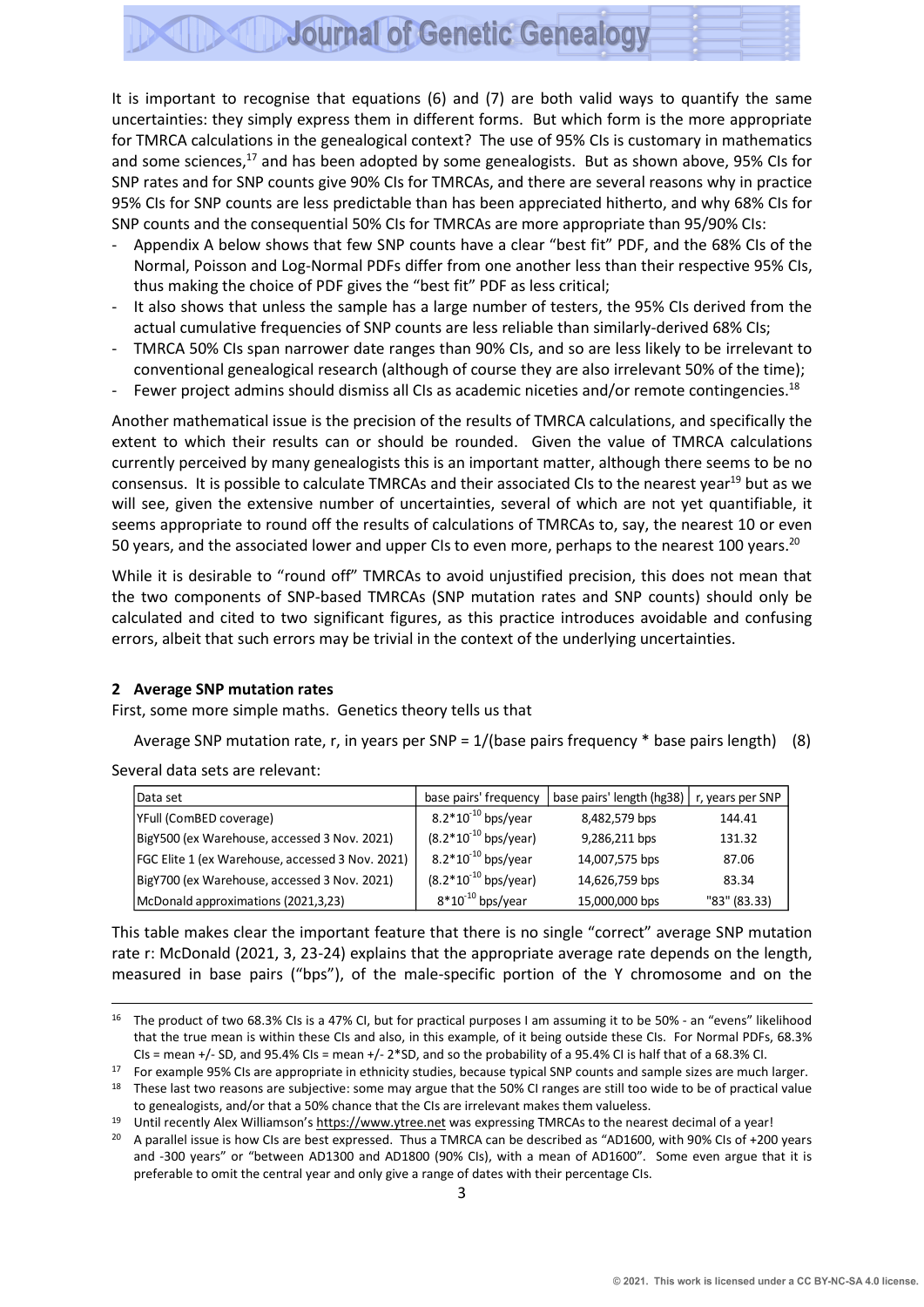number of SNPs that are "callable". Thus for example if following a BigY test the relevant SNPs being counted are as analysed by YFull then the average rate of 144.4 years/SNP is appropriate, immaterial of the original test, $21$  whereas if the SNPs being counted are those listed by FTDNA then the YDNA-Warehouse rates of 131.3 years/SNP are appropriate for BigY500 test results, and 83.3 years/SNP for BigY700 test results.<sup>22</sup> McDonald's rate of 83 years/SNP is an approximation, the absence of any decimal places no doubt being deliberately intended to reflect the underlying uncertainties.<sup>23</sup>

| Paper           | Reference    |      |                                 | base pairs' frequencies |                              | 95% CIs     |       | 68% CIs               |
|-----------------|--------------|------|---------------------------------|-------------------------|------------------------------|-------------|-------|-----------------------|
|                 | in McDonald, | mean | 95% LCI                         | 95% UCI                 | skewed?                      | as ratio    |       | as ratio              |
|                 | 2021         |      | all in terms of $10^{-10}$ p.a. |                         |                              | of mean     |       | of mean               |
| Mendex et al.   | $[27]$       | 6.17 | 4.39                            | 7.07                    | left                         | 0.288 0.146 |       |                       |
| Adamov et al.   | [5]          | 7.98 | 6.32                            | 9.84                    | slightly right $0.208$ 0.233 |             |       |                       |
| Poznik et al.   | [30]         | 8.2  | 7.2                             | 9.2                     | symmetric                    |             |       | 0.122 0.122 0.06 0.06 |
| Helgason et al. | $[21]$       | 8.33 | 7.57                            | 9.17                    | slightly right               | 0.091       | 0.101 |                       |
| Xue et al.      | [28]         | 10   | 3                               | 25                      | left                         | 0.700       | 1.500 |                       |

McDonald (2021, 24) lists a selection of published studies of modern average SNP mutation rates:

From this he concludes that the callable SNP mutations in the Y-chromosome have a probable mean of c.8.2\*10-10 base pairs p.a., and that the distribution about this mean is probably a Poisson PDF.

In section 2.2.2 of his paper McDonald considers different methods for handling the uncertainties of the SNP mutation rates for multiple tests. For his objective of a general model which also includes inputs of STR and historical data he treats the uncertainties in the mutation rates as he computes each SNP node in turn. For simplicity, and with less sophistication, this paper instead first explores the implications of recognising these uncertainties as a scaling factor over each cohort of SNPs. In this latter context the above data can be extrapolated thus:<sup>24</sup>

| Analysis company/         | Test           | Basis for        |       |      |             | mutation rate r, years per SNP |         |
|---------------------------|----------------|------------------|-------|------|-------------|--------------------------------|---------|
| databank                  |                | Confidencel Mean |       |      | 95% CIs     |                                | 68% CIs |
|                           |                | Intervals        |       |      |             | Lower Upper Lower Upper        |         |
| YFull                     | various        | Adamov           | 144.4 |      | 120.6 178.1 | 128.5                          | 160.3   |
| <b>FTDNA / Warehouse</b>  | <b>BigY500</b> | Poznik           | 131.3 |      | 115.3 147.3 | 123.4                          | 139.3   |
| FGC / Warehouse           | Elite 1        | Poznik           | 87.1  | 76.4 | 97.7        | 81.5                           | 92.3    |
| <b>IFTDNA / Warehouse</b> | <b>BigY700</b> | Poznik           | 83.3  | 73.2 | 93.6        | 78.4                           | 88.4    |

If the TMRCA being sought is to be based on SNP data for patrilineal descendants who have taken a variety of NGS tests, for example some BigY500 and some BigY700, then the SNP count for the Private SNPs in the BigY500 or BigY700 sample will need to have a correction factor applied.<sup>25</sup>

#### **3 SNP counts**

Four issues have to be considered when developing the relevant count of SNPs which are to be multiplied by the average mutation rates developed above:

1. Recognition that SNPs vary in quality and should be counted consistent with the test coverage.

<sup>&</sup>lt;sup>21</sup> Note that YFull analyse FGC, FTDNA BigY500 and FTDNA BigY700 test data, but for all data they only count SNPs in the comBED regions before using their 144 years/SNP rate to calculate TMRCAs; in contrast the relevant rates published by YDNA Warehouse are applicable whenever the counts of SNPs called by FGC or FTDNA are used to calculate TMRCAs.

<sup>&</sup>lt;sup>22</sup> See [https://ydna-warehouse.org/coverage.html,](https://ydna-warehouse.org/coverage.html) accessed 3 November 2021. Note that the Warehouse data is updated from time to time and so the most up-to-date rates may differ slightly. For example, when accessed on 22 July 2021, BigY700 showed r = 83.38 years per SNP.

<sup>&</sup>lt;sup>23</sup> For an alternative approach see [www.jdvsite.com/faq](http://www.jdvsite.com/faq) < link to video on analysing BigY matches using SAPP.

<sup>&</sup>lt;sup>24</sup> I have generated the mutation rates in this table by extrapolating the CIs in the previous table, which for the Poznik data curiously implies a symmetric PDF, not a Poisson PDF. McDonald used the Helgason data, which has slightly narrower CIs. Note also that the mutation rate relevant to an individual test depends on both the type of test and the exact coverage of the individual test, and I understand the latter can vary by about 10%. I am assuming, perhaps naively, that the 95% CIs in all these papers address the aggregate of all the relevant the uncertainties.

<sup>&</sup>lt;sup>25</sup> Alternatively the data may be 'normalised' to some uniform bps length (e.g. as with the Royal Stewart data in Appendix B). Or the less reliable sample may be ignored (e.g. most would argue Y500 data is less reliable than Y700 data).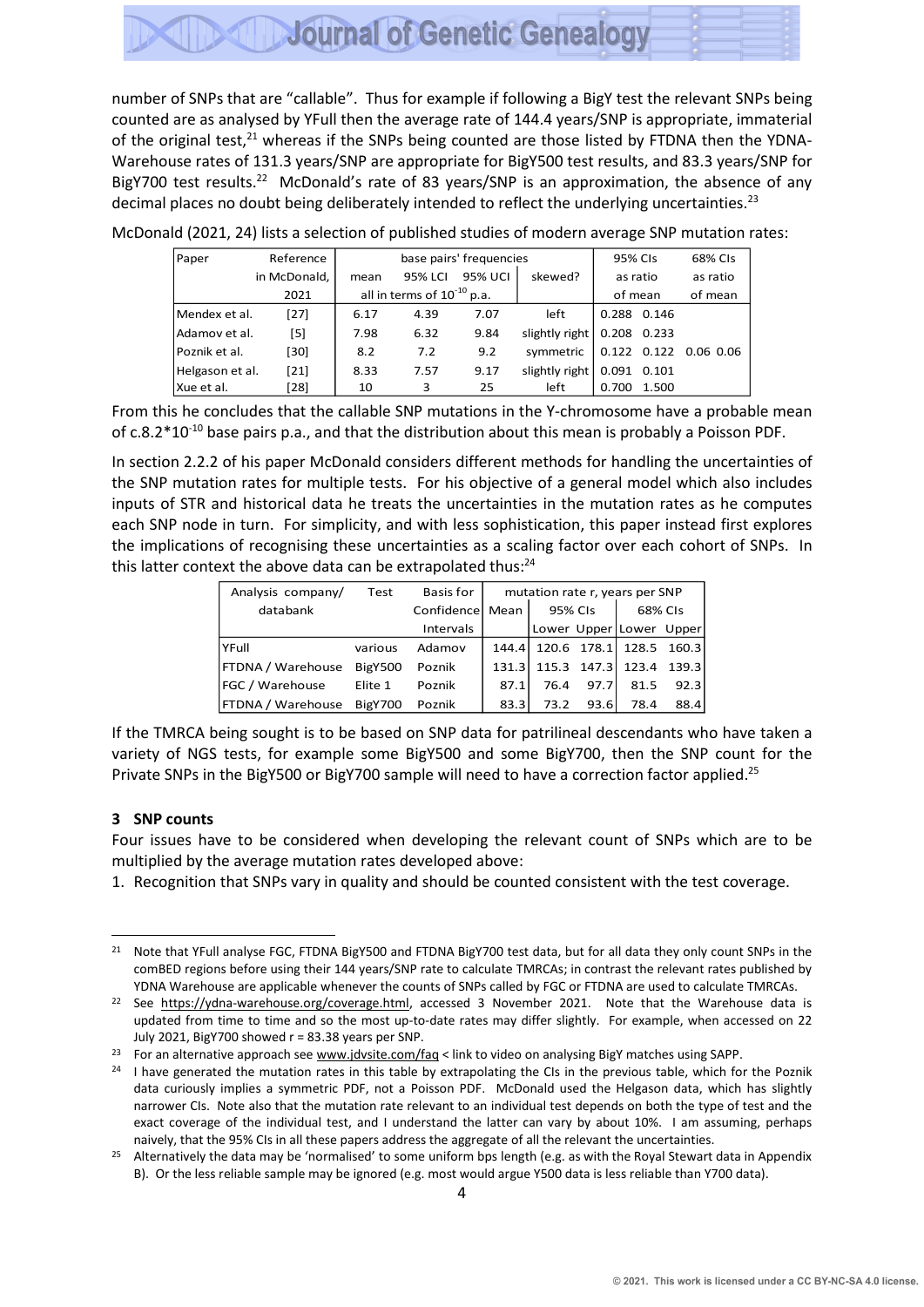- 2. Recognition that the SNP counts currently available from NGS testing for each patriline are only a sample of those of the wider population of testers descending from their common ancestor;
- 3. Recognition of the bias inherent in most mean counts of SNPs since the MRCA
- 4. Recognition of the variety of methods of calculating the associated Confidence Intervals.

**3.1 Recognition of the varying quality of Individual SNPs.** While SNPs are not prone to the convergency/back mutation issues that bedevil STR data, and so can be considered much more stable, nevertheless what does or does not constitute a novel, callable, "phylogenetically significant" SNP is not clear-cut and unambiguous for every SNP. The quality of the callable SNPs to be counted depends on several factors, including:

- Coverage. The SNPs being counted must all occur in the same region of the Y chromosome as that where the chosen SNP mutation rate has been validated.
- Mapping. SNPs can be mis-called by the sequencer if two repeats are misaligned with each other
- Depth. For a SNP to be considered callable it must have a minimum number of reads, aka calls, typically 4, overlapping the location, but there is no fixed standard.
- Read consistency. Typically at least 90% of the reads should be derived rather than ancestral.

These features are beyond the scope of this paper, but the crucial point is that the criteria used for the SNP count should be the same as that used for the relevant test: if the criteria are different this may have a significant impact on TMRCA calculations.

FTDNA, YFull, Alex Williamson in his BigTree<sup>26</sup> and McDonald in his 2021 paper all consider the relevant VCF data or even BAM data for each SNP and make their own judgements as to what does or does not constitute a callable SNP.<sup>27</sup> There is an assumption that the FTDNA data stored in the YDNA Warehouse databank represents a consistent judgement on which SNPs are callable.

The project admin (or individual tester) has three options for handling this issue. They can:

- send the VCF or BAM data for the relevant test(s) to YFull (or to some private "expert"), bearing in mind that (i) although the Y-Full fee (\$49) for a single NGS test is relatively trivial, the cost quickly increases as more project members subscribe, and (ii) the utility of this option is dependent on how many other matching NGS test results are already in relevant sections of the YFull haplotree; or
- analyse the VCF or BAM data themselves, as for example done by McDonald, or as explained by Vance.<sup>28</sup> This is a most satisfying and illuminating exercise, but difficult and laborious for the untrained, and involves project admins having to justify why their own analyses differ from those of YFull and/or FTDNA; or
- follow FTDNA's determination of which SNPs are callable for each individual BigY test in light of their ever-increasing awareness of the haplotree of mankind.<sup>29</sup> FTDNA frequently refine these details, which means that the haplotree and Private SNPs that appear on their web pages are kept updated as the haplotree matures, but are liable to change from time to time.

The vast majority of testers and project admins choose the third of these options, albeit perhaps unconsciously.

But whichever option is chosen, there is a need to periodically review the SNP count that has been used to calculate a TMRCA.

**3.2 Recognition that SNP counts are samples of a larger population**. While it is tempting to regard SNP counts as deterministic, and to assume the TMRCA back to some designated SNP that can be calculated without any probability caveats such as CIs, most TMRCA calculations involve more than one tester sharing descent from some MRCA SNP, and the SNP count frequencies are inherently some form of PDF, even if it is not necessarily a close fit with one of the more common continuous

<sup>&</sup>lt;sup>26</sup> See [https://www.ytree.net.](https://www.ytree.net/) Dennis Wright has similarly processed the O'Brian and R-L226 data in Appendix B below.

<sup>&</sup>lt;sup>27</sup> The ISOGG Y haplotree has yet another set of criteria for what constitutes a phylogenetically-significant SNP.

Se[e www.jdvsite.com/faq](http://www.jdvsite.com/faq) < link to video on analysing BigY matches using SAPP.

<sup>&</sup>lt;sup>29</sup> This is additional to their routine "naming" of previously un-named SNPs that were "Private" to another tester.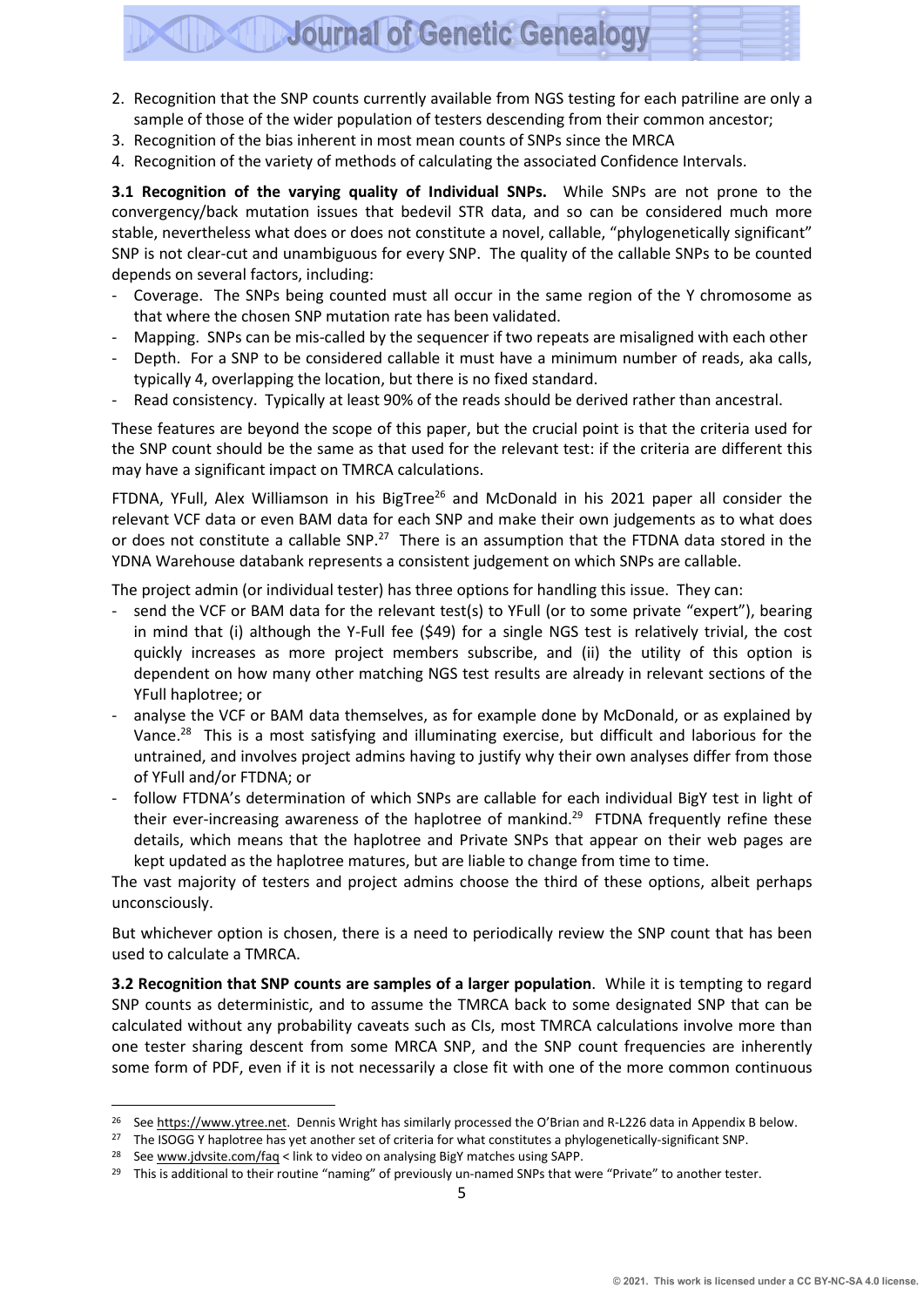PDFs. Nor are such SNP counts static, for they evolve over time as more such descendants take the relevant NGS test, and as the "callability" of marginal SNPs evolves in response to improved understandings of SNP quality, as described above). In fact the available relevant SNP counts of most patrilines are samples of larger populations of descendants, typically of unknown size, and this introduces inherent uncertainties in the available evidence of SNP counts.

**3.3 Recognition of the bias inherent in most mean counts of SNPs.** The use of the mean count of SNPs since the MRCA when calculating TMRCAs, as in equation (3) above, is a convenient and popular method.<sup>30</sup> In contrast YFull and McDonald<sup>31</sup> apply a more refined method of counting SNPs since the MRCA, using an unbiased node-by-node SNP count. This method involves a sequential, bottom-up counting process for each node of the haplotree in turn. The methodology is best understood by way of an example – see section 4.1 below. If the relevant haplotree is fully symmetrical in shape then the two methods will give the same resultant count of SNPs since the MRCA, but of course all but the very simplest of haplotrees are asymmetrical and so in practice the two methods give different SNP counts.<sup>32</sup> Several issues thus arise:

- Why do the two methods give different results? This is because the mean SNP count method introduces a bias at each node in the haplotree if the patrilines below this node represent different numbers of testers; for example, if there are three patrilines below a node, of which one represents three testers, one represents two testers and the other represents a single tester, then by the mean count method the first two patrilines give undue weight to the SNP counts of their respective testers. Again this is best understood by the example in section 4.1 below. It follows that this node-by-node method avoids the biases that are inherent in averaging such data, and is thus clearly more accurate than the more convenient mean SNP count method.
- Why then is use of this unbiased node-by-node method not more popular? The biases that this method avoids have only been publicised relatively recently and so few project admins are aware of it, and of those who are, some do not recognise its greater accuracy. It is also more complicated and laborious to apply, and, especially for large sample sizes or if the haplotree is not redrawn to show the nodes clearly, is more prone to errors during application.<sup>33</sup> It can also be argued that the difference in the results of the two methods is likely to be well within the associated Confidence Intervals,<sup>34</sup> and so the extra effort is not justified. Nor, because of its relative complexity, is this node-by-node likely to become more popular than the mean count method in the future, unless its complexity can be circumvented by some user-friendly software.
- How do the results of the two methods differ? Because the difference for each sample will depend on the shape of each relevant haplotree it is not possible to predict the size of the difference, or even to develop some simple "rule of thumb" to forecast which method will give the larger SNP count, as the following examples show: 35

|                    | Sample        |       | Sample size | SNP count                                     |       |             | Difference |              |
|--------------------|---------------|-------|-------------|-----------------------------------------------|-------|-------------|------------|--------------|
|                    |               |       |             | (no. of testers) convenient mean node-by-node |       | <b>SNPs</b> | %          | TMRCA        |
| Royal Stewart S781 |               | var   | 26          | 5.96                                          | 6.86  | $-0.90$     | $-13%$     | $-113$ years |
| Border Irwin       | FGC13746 Y700 |       | 65          | 7.57                                          | 6.72  | $+0.85$     | $+13%$     | +71 years    |
| Lae/Lay            | FT21692       | Y700  | 34          | 3.56                                          | 2.79  | $+0.77$     | $+28%$     | +64 years    |
| Doherty            | <b>BY472</b>  | Y500l | 30          | 10.38                                         | 10.83 | $-0.45$     | $-4%$      | -60 years    |
| MacAuley           | Y179697       | Y700l | 32          | 7.59                                          | 6.88  | $+0.71$     | $+10%$     | +59 years    |
| Doherty            | <b>BY471</b>  | Y700  | 63          | 12.90                                         | 13.60 | $-0.70$     | $-5%$      | -58 years    |
| Irwin              | FT104360      | Y700  | 6           | 13.33                                         | 12.83 | -0.50       | $-4%$      | -42 years    |

<sup>30</sup> For examples of this method see Holton GD *Tracing your Ancestors using DNA*, Barnsley 2019, pp.137-9, and Dave Vance's SAPP model; the latter uses a hybrid method: although SNPs are counted at each node, the mathematical result is the mean SNP count, to which is applied an arbitrary weighting to address outliers (see [www.jdvsite.com/faq](http://www.jdvsite.com/faq) < link to video analysing BigY matches using SAPP, accessed 3 November 2021). Note both sources caution that the results of their TMRCA calculations should include a margin of error of a couple of centuries either way.

<sup>31</sup> [www.yfull.o](http://www.yfull/)rg; McDonald 2021.

32 The two methods also give the same result if the TMRCA is between a single tester and one of his ancestors.

33 This will remain true until the process can be encapsulated into a sophisticated computer program.

- <sup>34</sup> This statement is correct, although the differences relate to accuracy whereas the CIs relate to precision.
- <sup>35</sup> This data was collected before I had appreciated the significance of biases attributable to the haplotree shape.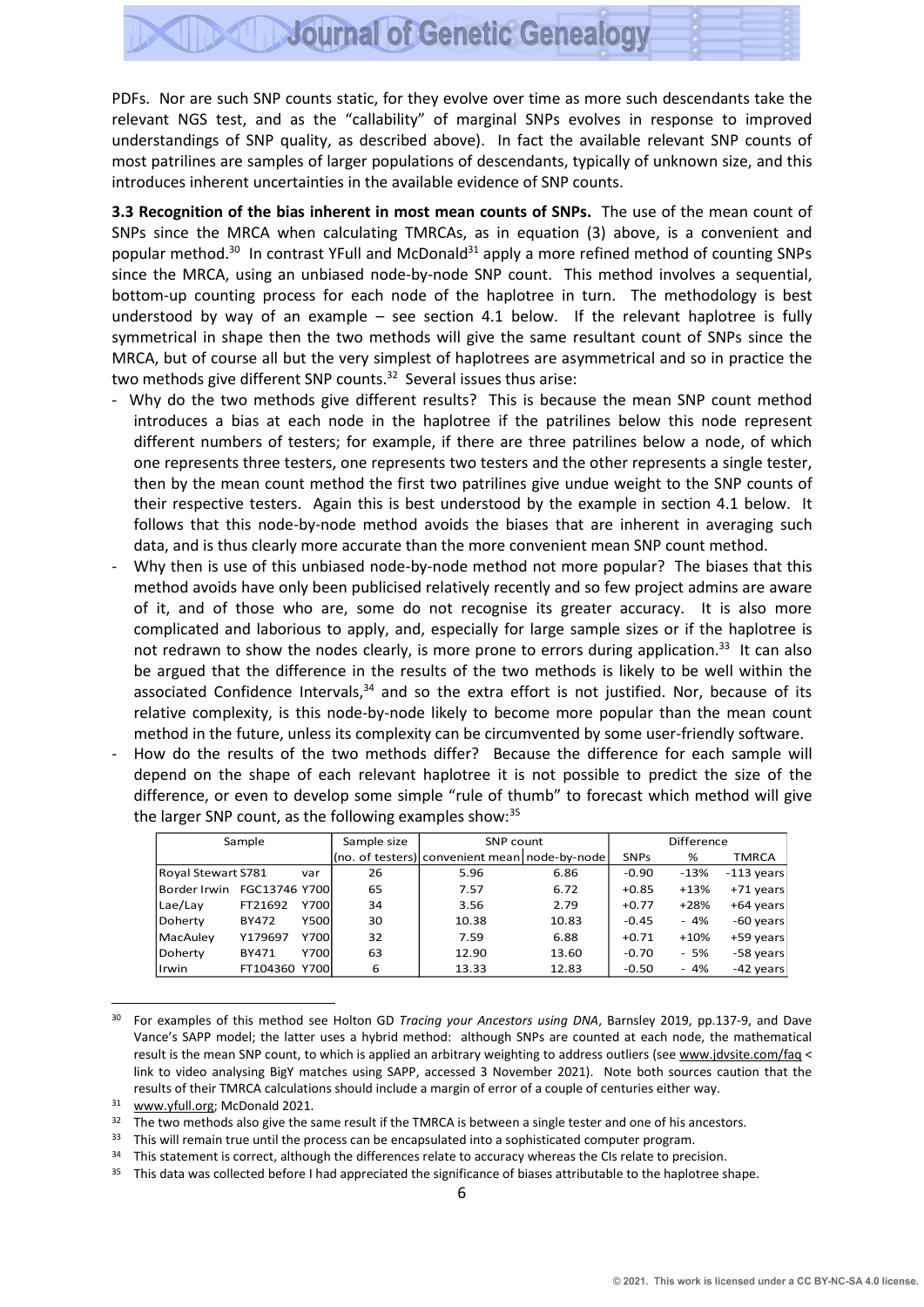More study is needed to clarify this issue, but meanwhile we can note that these differences imply that mean count TMRCA calculations may incorporate errors of +/- c.1-3 generations.

**3.4 Recognition of the variety of methods of calculating associated Confidence Intervals.** Although it has long been recognised that calculations of predicted TMRCAs should always be accompanied by their associated CIs, and that such CIs can be characterised, at least conceptually, by some common type of PDF, in practice such CIs are very rarely calculated. There are several reasons for this: few individual testers and project admins are interested; some argue that they know the range of CIs is so large that it would be a waste of time to calculate them; a small minority who are curious find the methodology unclear and the maths too complicated; and even the most diligent analysts struggle to access samples of SNP counts that are usually not publicly available. And, I now appreciate, it was naïve to expect that SNP counts can be reliably represented by one of the common PDF types. So hitherto little attempt has been made to use empirical data to determine how SNP-based TMRCA CIs should be derived. This subject is developed further in Appendix A below, whose findings in this context may be summarised thus:

- There is no single, "text book" method with which SNP-based TMRCA CIs should be calculated.
- Even large SNP counts cannot be represented by any common PDF because of "noise" attributable to features such as asymmetrical haplotrees, population size, family size, father's age etc.
- Of the more common PDFs, the Poisson PDF is the "best fit" (though not necessarily a "good fit") to the samples of SNP counts within the surname era<sup>36</sup> that have been analysed.
- The CIs associated with any "best fit" PDF are not necessarily the most reliable guide to the CIs associated with such counts. CIs can also be interpolated from the actual cumulative frequencies of the SNP counts in the sample, except when the number of testers is small, these CIs can offer a more reliable method than the CIs derived from "best fit" PDFs.
- So conceptually the choice of the appropriate CIs for each specific sample of SNP counts could be determined by identifying the PDF giving the best "best fit" to this data, then comparing the CIs derived from this "best fit" PDF with the CIs derived from the actual cumulative frequencies of the SNP counts, and finally making a subjective choice of the most appropriate CIs.

Although pragmatic, such a conceptual process has many disadvantages: it is laborious and errorprone, it is impractical for TMRCA calculations when fewer than c.15 testers share a MRCA SNP, it is unattractive to genealogists lacking the necessary patience or understanding of statistical theory, and after all the effort the chosen CIs are not necessarily as objective or accurate as the calculations imply. To avoid all but the last of these issues I have developed two simple, empirical formulae which can be readily used by non-mathematically minded genealogists for all SNP-based TMRCA calculations within the surname era, even when SNP counts of only a few testers are available:

Estimated Lower Cl<sub>68%</sub> of SNP count  $\approx$  mean SNP count - (sq.root mean SNP count \* TF<sub>L</sub>) (8)

Estimated Upper Cl<sub>68%</sub> of SNP count  $\approx$  mean SNP count + (sq.root mean SNP count \* TF<sub>U</sub>) (9)

where TF<sub>L</sub> and TF<sub>U</sub> are factors derived from the following table for 68.3% CIs:<sup>37</sup>

| No. of testers (N):            |                                                                                  |                                                                                 | 3 4 5 6 7 |  | - 8 | - 9 |  |  | 10 12 15 20 30 50 100 |  | $\infty$ |
|--------------------------------|----------------------------------------------------------------------------------|---------------------------------------------------------------------------------|-----------|--|-----|-----|--|--|-----------------------|--|----------|
| $T_{1.68.3\%}$                 |                                                                                  | 1.85 1.32 1.20 1.14 1.11 1.09 1.08 1.07 1.06 1.05 1.04 1.03 1.02 1.01 1.01 1.00 |           |  |     |     |  |  |                       |  |          |
| $\vert$ TF <sub>U68.3%</sub> : | 2.775 1.98 1.80 1.71 1.67 1.64 1.62 1.61 1.59 1.58 1.56 1.55 1.53 1.52 1.52 1.50 |                                                                                 |           |  |     |     |  |  |                       |  |          |

These formulae are used to estimate the CIs on the bottom line of the entries for each sample in column O of the Summary table in Appendix B. The resulting CI estimates can be seen to be pretty close to the CIs derived from the "best fit" CIs and those interpolated from the cumulative frequencies; the few that are narrower are shown in *italic* font. This implies that however crude and

By surname era I mean the period since when surnames first became hereditary, typically c.600-1,000 years ago.

<sup>&</sup>lt;sup>37</sup> In this table TF<sub>L</sub> is copied from the similar table introduced in Appendix A below. TF<sub>U</sub> is simply (TF<sub>L</sub> \* 1.5), where 1.5 is an arbitrary, empirical factor to allow for the longer right-tail of the Poisson PDFs which Appendix A has shown to be characteristic of most SNP counts within the surname era. Similar simple formulae could readily be developed for 95% CIs, but the simplifications would introduce appreciable errors and also give a misleading impression of accuracy.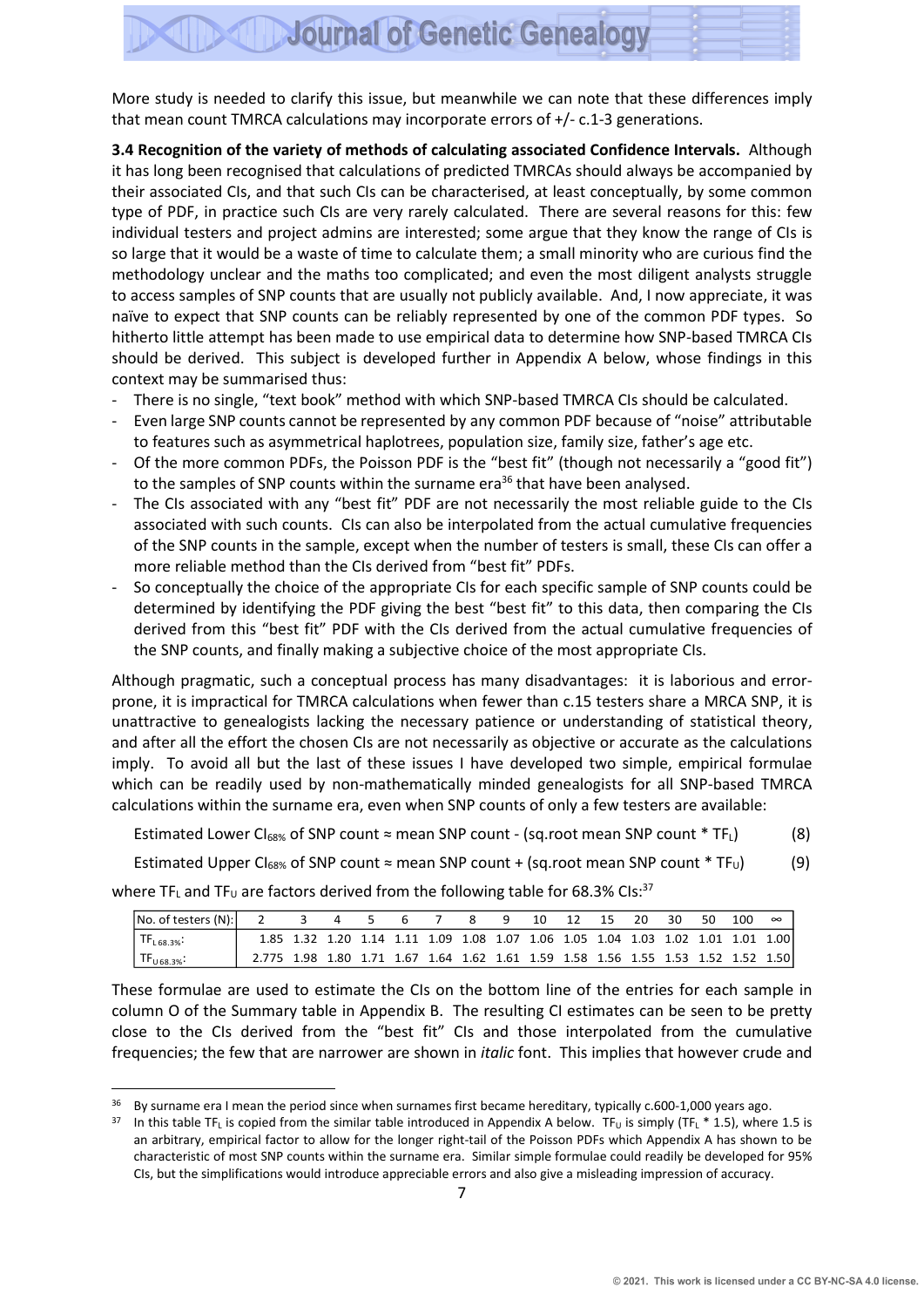illogical these simple formulae may be, they nevertheless offer a fair "rule-of-thumb" indication of the uncertainties associated with SNP counts, at least until a more refined substitute is developed.

**Journal of Genetic Genealogy** 

So subject to various assumptions already addressed, equations (3) - (6), (8) and (9) above can be modified to give three simple, ubiquitous equations, thus:

$$
TMRCA_{mean} = AD(1950 - (r * n))
$$
\n(10)

 $TMRCA_{50\% LCl} \approx AD(1950 - (r_{68\% UCl} * (n + (sq-root n * TF<sub>U</sub>)))$  (11)

 $TMRCA_{50\%UCl} \approx AD(1950 - (r_{68\%UCl} * (n - (sq-root n * TF<sub>L</sub>)))$  (12)

Clearly equations (11) and (12) only offer approximate estimations and are no substitute for mathematical rigour.<sup>38</sup> The three equations can be represented by the following "look-up" table:<sup>39</sup>

|                                                                                                            | Table for estimating TMRCAs based on mean SNP counts and<br>associated indicative 50% Confidence Intervals for BigY700 testers |      |           |      |      |                                                                                     |      |      |      |      |      |             |        |  |
|------------------------------------------------------------------------------------------------------------|--------------------------------------------------------------------------------------------------------------------------------|------|-----------|------|------|-------------------------------------------------------------------------------------|------|------|------|------|------|-------------|--------|--|
|                                                                                                            |                                                                                                                                |      |           |      |      |                                                                                     |      |      |      |      |      |             |        |  |
| Year AD of                                                                                                 |                                                                                                                                |      |           |      |      | No. of testers (N) descended from MRCA                                              |      |      |      |      |      |             |        |  |
| TMRCA & 50% CIs                                                                                            |                                                                                                                                |      | 2         |      | 4    | 6                                                                                   |      |      | 10   |      | 30   | $\infty$    |        |  |
| Mean SNP count   Predicted   Lower Upper   Lower Upper   Lower Upper   Lower Upper   Lower Upper           |                                                                                                                                |      |           |      |      |                                                                                     |      |      |      |      |      | Lower Upper |        |  |
| since MRCA (n)                                                                                             | <b>TMRCA</b>                                                                                                                   |      |           |      |      | 50% CI 50% CI 50% CI 50% CI 50% CI 50% CI 50% CI 50% CI 50% CI 50% CI 50% CI 50% CI |      |      |      |      |      |             | 50% CI |  |
| 1.0                                                                                                        | 1867                                                                                                                           | 1616 | 2017      | 1702 | 1966 | 1714                                                                                | 1959 | 1721 | 1955 | 1726 | 1952 | 1729        | 1950   |  |
| 2.0                                                                                                        | 1783                                                                                                                           | 1426 | 1998      | 1548 | 1926 | 1565                                                                                | 1916 | 1574 | 1911 | 1582 | 1906 | 1586        | 1904   |  |
| 3.0                                                                                                        | 1700                                                                                                                           | 1260 | 1966      | 1409 | 1878 | 1430                                                                                | 1866 | 1441 | 1859 | 1451 | 1853 | 1455        | 1851   |  |
| 4.0                                                                                                        | 1617                                                                                                                           | 1106 | 1926      | 1278 | 1825 | 1302                                                                                | 1810 | 1315 | 1803 | 1326 | 1796 | 1331        | 1793   |  |
| 5.0                                                                                                        | 1534                                                                                                                           | 959  | 1882      | 1152 | 1768 | 1179                                                                                | 1753 | 1194 | 1744 | 1206 | 1737 | 1211        | 1733   |  |
| 6.0<br>1450<br>1835<br>1030<br>1675<br>1672<br>819<br>1710<br>1059<br>1693<br>1075<br>1683<br>1088<br>1095 |                                                                                                                                |      |           |      |      |                                                                                     |      |      |      |      |      |             |        |  |
| 7.0                                                                                                        | 1367                                                                                                                           | 682  | 1785      | 910  | 1650 | 942                                                                                 | 1631 | 959  | 1621 | 973  | 1613 | 980         | 1609   |  |
| 8.0                                                                                                        | 1284                                                                                                                           | 549  | 1733      | 793  | 1589 | 826                                                                                 | 1569 | 845  | 1558 | 860  | 1549 | 868         | 1545   |  |
| 9.0                                                                                                        | 1200                                                                                                                           | 418  | 1680      | 677  | 1527 | 713                                                                                 | 1505 | 733  | 1494 | 749  | 1484 | 757         | 1480   |  |
| 10.0                                                                                                       | 1117                                                                                                                           | 290  | 1625      | 563  | 1464 | 601                                                                                 | 1441 | 622  | 1429 | 638  | 1419 | 647         | 1414   |  |
| 11.0                                                                                                       | 1034                                                                                                                           | 164  | 1569      | 450  | 1400 | 489                                                                                 | 1376 | 511  | 1363 | 529  | 1353 | 538         | 1348   |  |
| 12.0                                                                                                       | 950                                                                                                                            | 39   | 1512      | 338  | 1335 | 379                                                                                 | 1311 | 402  | 1297 | 421  | 1286 | 430         | 1281   |  |
| 13.0                                                                                                       | 867                                                                                                                            |      | BC84 1454 | 227  | 1270 | 270                                                                                 | 1245 | 294  | 1230 | 313  | 1219 | 323         | 1213   |  |
|                                                                                                            | NB Above dates are given to nearest year to avoid interpolation errors;                                                        |      |           |      |      |                                                                                     |      |      |      |      |      |             |        |  |
|                                                                                                            | after interpolating for intermediate values of mean SNP count and no. of testers,                                              |      |           |      |      |                                                                                     |      |      |      |      |      |             |        |  |
| dates of TMRCAs should be rounded to nearest 10 years, and                                                 |                                                                                                                                |      |           |      |      |                                                                                     |      |      |      |      |      |             |        |  |
| dates of 50% Confidence Intervals should be rounded to nearest 100 years                                   |                                                                                                                                |      |           |      |      |                                                                                     |      |      |      |      |      |             |        |  |
| Assumptions: Testers born AD1950; mean SNP mutation rate: 83.3 yrs per SNP, 68% CIs 78.4 - 88.4 yrs/SNP;   |                                                                                                                                |      |           |      |      |                                                                                     |      |      |      |      |      |             |        |  |
|                                                                                                            | Lower 68% CI of mean SNP count $n = sq(root n*(t factor))$ ; Upper 68% CI = 1.5*Lower CI.                                      |      |           |      |      |                                                                                     |      |      |      |      |      |             |        |  |

This table enables curious genealogists to derive indicative CIs associated with TMRCAs derived from mean SNP counts, and to keep such TMRCAs in perspective. But more importantly it demonstrates clearly that even at best, 50% of the time the mean TMRCA will be outside a CI range of at least two centuries, and typically of much longer periods. And of course 90% CIs cover even wider periods. 40 This confirms the unpalatable and widely unrecognised fact that, pending possible future developments (see section 5 below), TMRCAs derived from SNPs alone are of much more limited practical use to genealogists than many of them assume.

Strictly speaking equations (11) and (12) and the above table are not applicable if TMRCAs are calculated with the node-by-node method to avoid biases, although it could be argued that the difference between mean-based and unbiased node-by-node based SNP counts is a matter of accuracy whereas the associated CIs are a matter of precision. On the other hand the calculation of CIs for node-by-node based TMRCAs would be tortuous without a software package.

<sup>38</sup> For example, in theory CIs scale as sq.root  $n/(N-1)$ , but this is offset by the SNP counts not being fully independent.

<sup>&</sup>lt;sup>39</sup> The shaded dates are of Upper 50% CIs which are later than the mean birth dates of the testers. Similar tables could be developed for BigY500. Predicted TMRCA accuracy is improved by the node-by-node method (see section 3.3 above).

<sup>40</sup> The same can be said for TMRCAs based on STRs alone.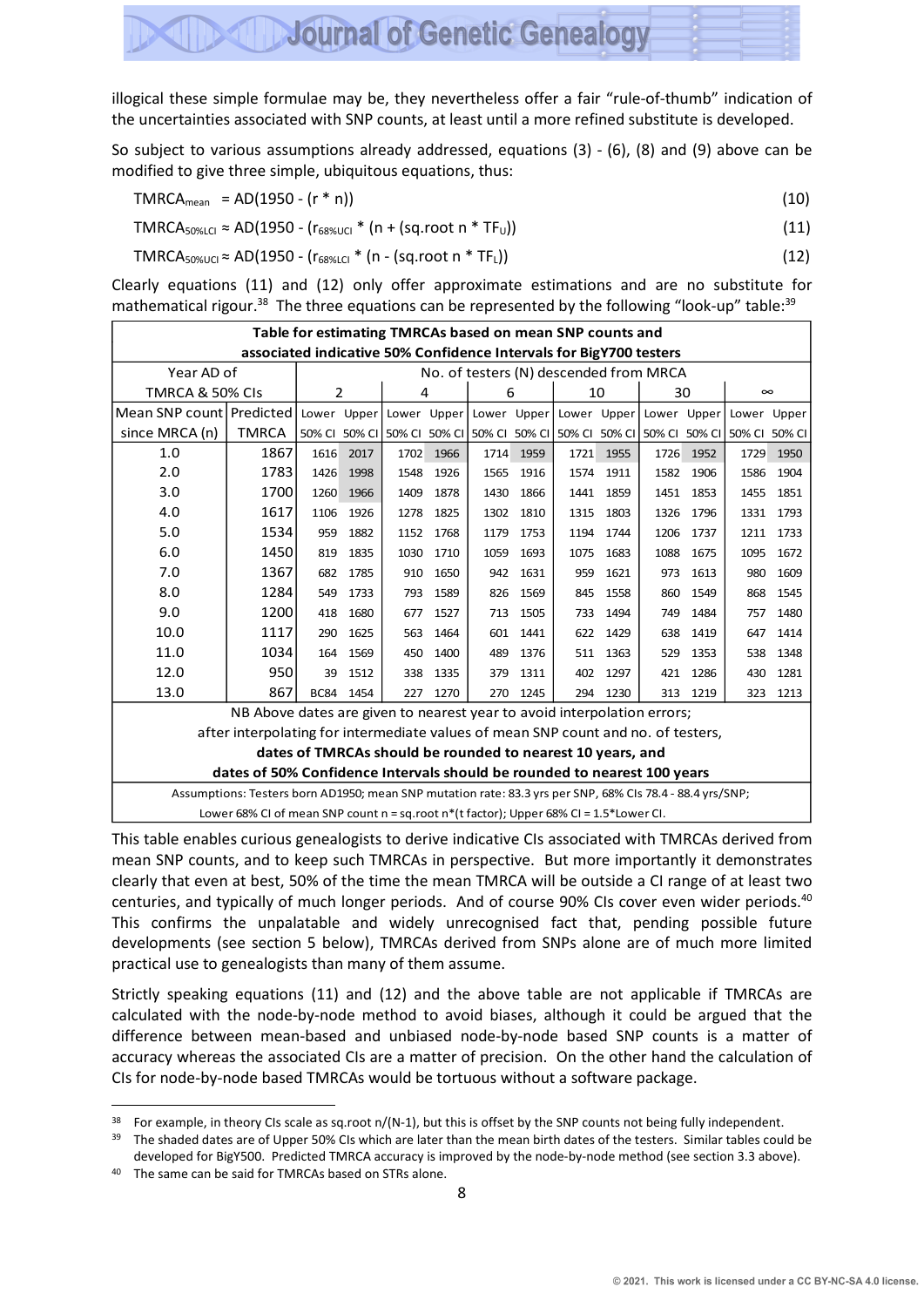#### **4 Practical examples of SNP-based TMRCA calculations**

The following examples use data from the Clan Irwin Surname DNA project<sup>41</sup> to illustrate some practical applications of the above considerations when calculating TMRCAs from SNP data alone.

#### **4.1 Predicting TMRCAs from data in FTDNA's Block Trees**

This is a common challenge for FTDNA's project admins. Below is a copy of the Block Tree for a Clan Irwin tester kit B694512 who has only one YDNA "match" in the Irwin Surname DNA project, who in turn happens to be a tester with the surname Lurvey. The question arises of whether one of these two "matches" has an NPE<sup>42</sup> in his ancestry, or whether their shared Terminal SNP, identified by FTDNA as R-FT104360, is so old that it probably represents a common ancestor who lived before the surname era.

The first step is to aggregate as much relevant SNP data as possible<sup>43</sup> from publicly available sources to build the haplotree downstream of the Terminal SNP R-FT104360.<sup>44</sup> By referring to FTDNA's public web pages for the Jordan, Dodds and Lurvey surname projects, the Block Tree for kit B694512 (below, left) can be expanded into a haplotree for SNP R-FT104360 (below, right):



All six of these men have inherited all 26 SNPs in the R-FT104360 block, although pending more BigY test results we do not know which of the SNPs in this block is the most recent. Nevertheless if we count the SNPs in each patriline subsequent to this block we can calculate the likely TMRCA of the 6 men thus:

<sup>41</sup> See www.clanirwin-dna.org.

<sup>42</sup> For a discussion of NPEs se[e www.isogg/org.wiki](http://www.isogg/org.wiki) < Non-paternity event.

<sup>43</sup> The more SNPs that can be included in the TMRCA calculation the less unreliable the calculation will be.

<sup>44</sup> FTDNA's Block trees are limited to 30 matches, and so project admins may have to refer to more than one Block tree to build the relevant haplotree.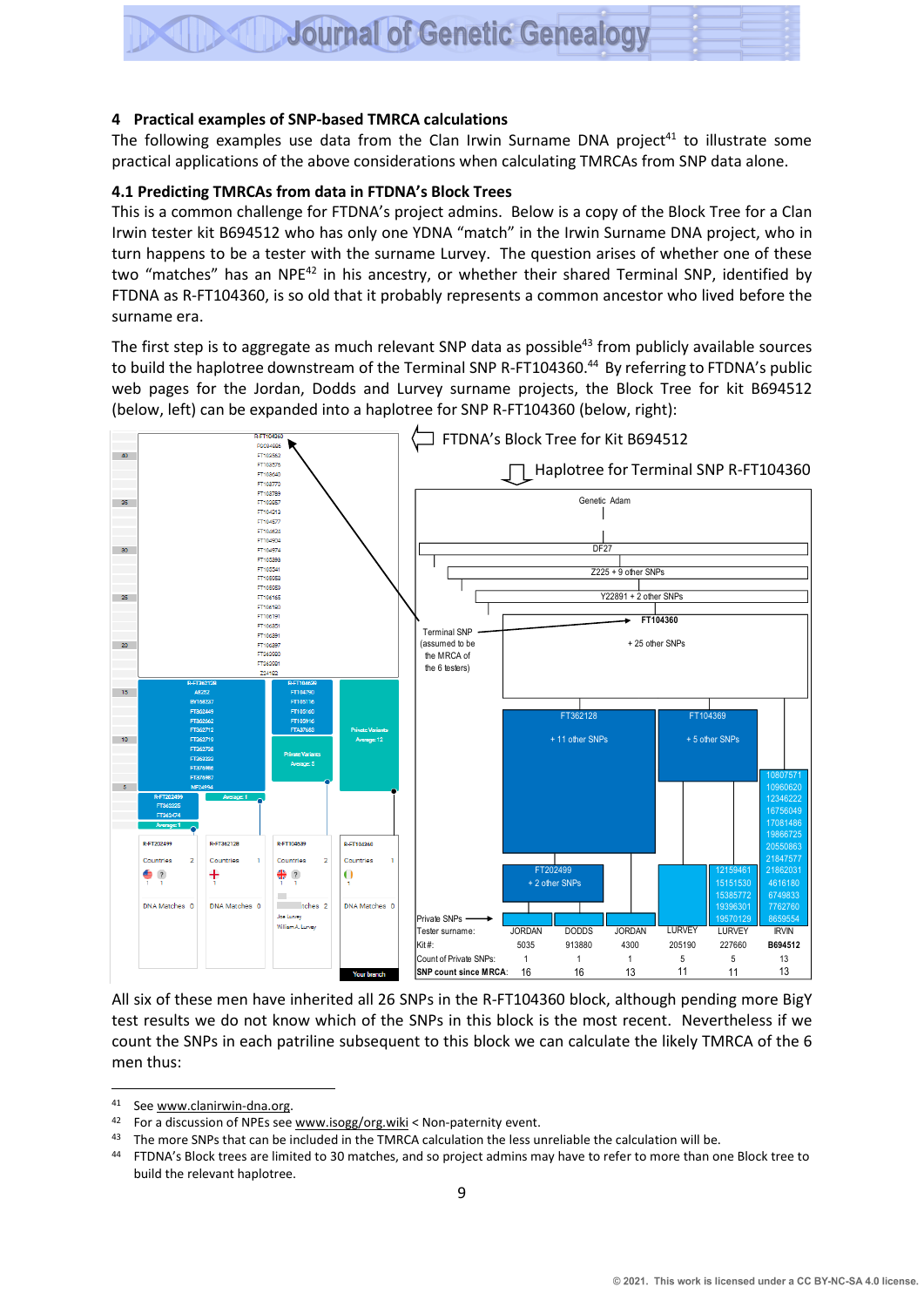total SNP count =  $\sum n = (16 + 16 + 13 + 11 + 11 + 13) = 80$  SNPs<sup>45</sup>

mean SNP count =  $(5n)/n = 80/6 = 13.3$  SNPs

age to coalescence = t = r  $*$  n<sub>mean</sub> = 83.3  $*$  13.3 = 1111,<sup>46</sup> say 1110 years

and hence TMRCA  $\approx$  AD1950 - 1110 = AD840.

However this calculation is biased by the dominance of the 3 men sharing descent from FT362128. Such biases are avoided by instead adopting the more refined node-by-node method addressed in section 3.3 above. This method can be applied to this example by adapting the haplotree thus:



The pros and cons of node-by-node calculations versus the more convenient averaging of SNP counts have been developed in section 3.3 above. The implications for this particular example are that the MRCA SNP count changes from 13.3 to 12.8 SNPs, and thus the TMRCA from AD840 to AD880.

A further refinement, albeit outside the nominal scope of this paper, is to adapt this haplotree into a mutation history tree<sup>47</sup> by adding some STR data. Inspection of the FTDNA public pages for these 6 men shows that the Lurveys and Irvin share different counts for two STRs, DYS390 and DYS570, from the other 3 men. This may be represented thus:



The MRCA count thus changes again, by coincidence from 12.8 back to 13.3, and the resulting TMRCAs from AD880 back to AD840. But whether the predicted TMRCA is AD840 or AD880, both these dates predate the surname era, and so it is unlikely that either the Irwin or Lurvey patrilines

<sup>45</sup> Why the "Block Tree" for B694512 shows 12 Private SNPs but his "Results" show 13 is unclear. I note similar minor discrepancies from time to time, and regard FTDNA's "Results" data as being more reliable than their "Block Tree" data.

<sup>46</sup> We know that all six testers took the BigY700 test because they share a terminal SNP prefixed by "FT", which is effectively specific to SNPs identified by BigY700 tests.

<sup>47</sup> A mutation history tree is a haplotree extended to include relevant STR data.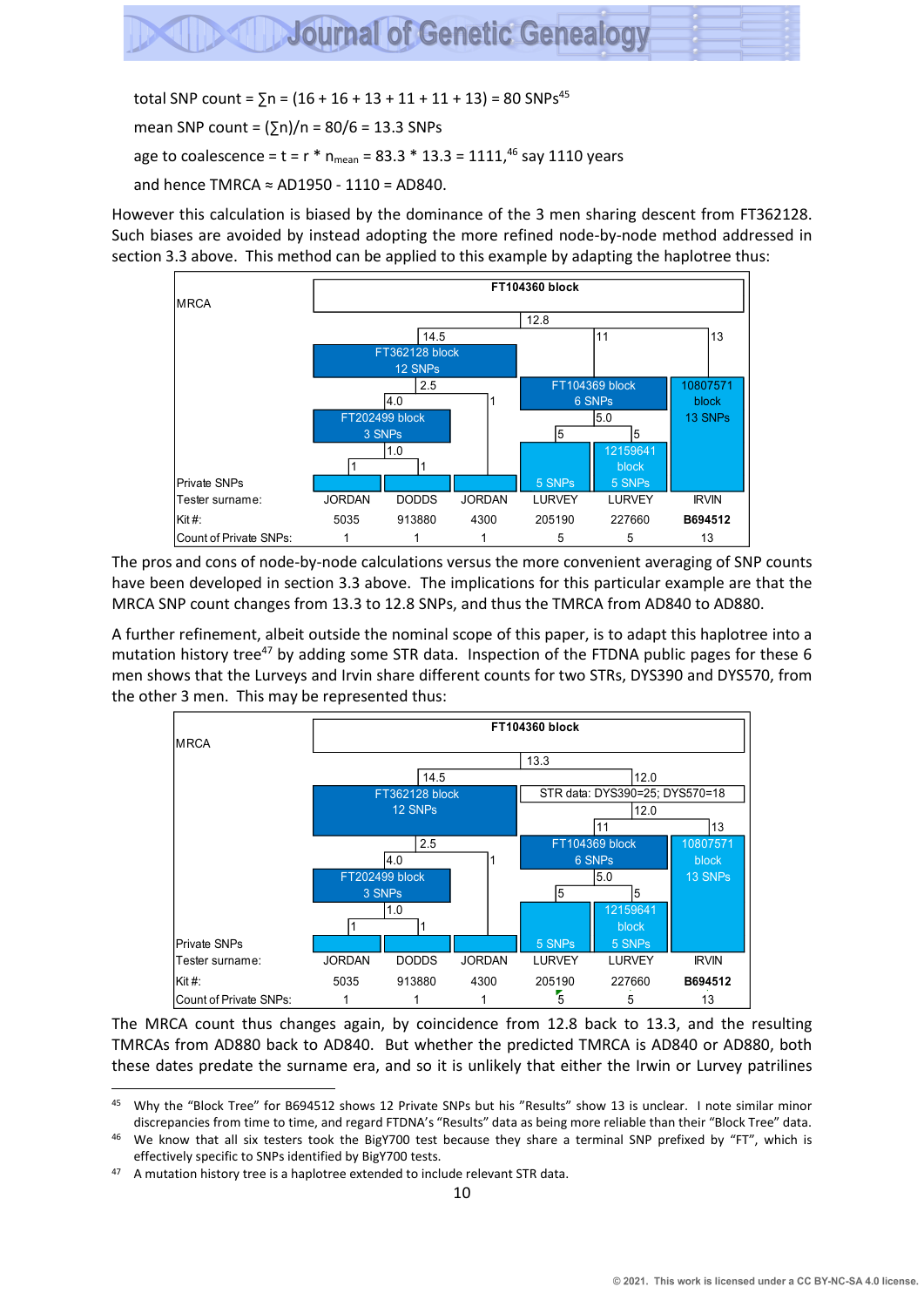included a NPE that adopted the other's surname.<sup>48</sup> Instead it is more likely that each patriline descending from the R-FT104360 block included one or more SNP mutations which predated the surname era.

#### **4.2 Can we identify the SNP characterising the MRCA within a SNP "block".**

The small branch of Irwins descended from R-FT104360 is one of over 40 branches of this surname identified by the project. The largest of these branches is the Borders branch, which currently has 65 BigY700 testers.<sup>49</sup> Some descendants of this branch still live today near the Scottish Borders, and a few have patrilines dating back to ancestors who lived in Dumfriesshire c.1500. Alas we know neither the name nor dates of the founder of this branch, but by combining some historical evidence with the R-L555 haplotree we can identify the SNP "block" which is most likely to include the SNP representing the earliest Border Irwin. The immediate challenge is to see if we can tentatively identify which SNP within that block is most likely to be representative of the MRCA.

Let us first consider the historical evidence. The surname de Irwyn occurs across central Scotland in the 13<sup>th</sup> century, but the lengthy Ragman Roll of 1296 (in which no Irwins appeared) suggests that the use of hereditary surnames across Scotland was then still only common amongst the nobility. The earliest extant use of de Irwyn as a hereditary surname was in Aberdeenshire during the  $14^{\text{th}}$ century. When extant records become prolific in the Scottish Borders in c.1500 we find evidence of several contemporary branches of the surname in Dumfriesshire which appear to be loosely related to each other, suggestive of a common ancestor a few generations earlier. There is some more specific evidence: a Nicholas de Irwin who was briefly a vicar at Buittle in the 1370s, and John and Gilchrist de Irwin who were tenants at Buittle and Morton respectively in 1376.<sup>50</sup> It is possible that Nicholas was the father of John and Gilchrist, and if so that Nicholas was born c.1320, his sons were born c.1350, and it would have been his grandsons born c.1380 who were the first Irwins to be born in Dumfriesshire. But this is speculation, for we have no evidence that Nicholas, John or Gilchrist had surviving offspring, or that one or more were an ancestor of later Border Irwins. The challenge is thus to see if ySNP data can throw any light on these uncertainties.

When the SNP R-L555 was discovered seven years ago by a Walk-the-Y DNA test it seemed possible that this SNP might be unique to the Border Irwins. It is now apparent that this SNP is shared by some Wilsons, Grahams and Elliotts, which like Irwin are surnames common on the western Border, and that it is a block of four SNPs younger than R-L555 which are unique to the Border Irwins:<sup>51</sup>



Pending further NGS tests which may break down this block of four SNPs, we do not know the sequence in which their respective mutations occurred, and so the sequence in which these SNPs

<sup>48</sup> This is (just) so even after considering the Upper 50% CI, in this case c.AD1300 (from table in section 3.4 above).

<sup>49 9</sup> further Border Irwins have taken BigY500, but their inclusion in this section would add unnecessary complication.

<sup>50</sup> Buittle and Morton are 10-15 miles west of Dumfries. Although a Gilchrist filio Eruni was a witness in Dumfries in 1124x1185 and two Irwins lived in Berwick on Tweed c.1330, the former cannot have been a hereditary name, and there is no evidence that the latter had descendants. For more details see Irvine *The Irwin Surname* 2020, 65-9, 139.

<sup>51</sup> "Border Irwins" include various spellings of the name sharing descent from R-FGC13746, and NPEs sharing this SNP.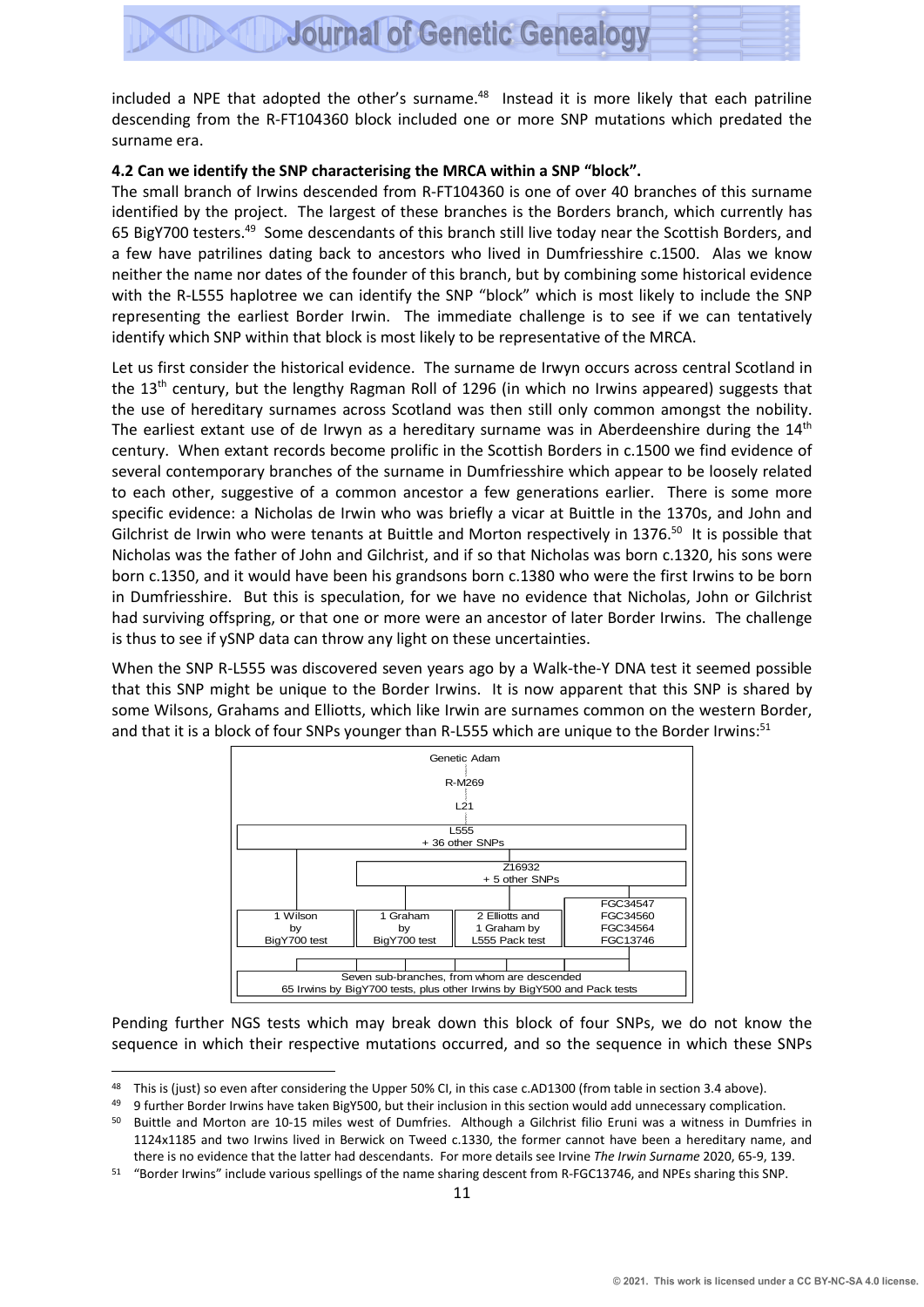

are listed, whether by FTDNA or anyone else, is quite arbitrary, as is the SNP chosen to identify the block. Nevertheless the TMRCA of descendants of this block can be readily calculated, as can the date that this block was formed.

The following bar chart shows the current count of BigY700 SNPs downstream of R-FGC13746 block:



The mean count of SNPs since the FGC13746 block is 7.6,<sup>52</sup> and so

 $t_{\text{mean}} = n * \mu = 83.3 * 7.6 = 633$  years, say 630, and hence

TMRCA ≈ AD1950 - 630 = AD1320.

Similarly the mean count of SNPs since the earliest SNP in this block is 10.6 SNPs, giving date of the formation of this block as AD1070.<sup>53</sup> We thus have, prima facie:



So if the date range of the FGC13746 block is AD1070 to AD1320, it seems the youngest SNP in this block might represent the earliest Border Irwin, even if we don't know its identity. However the more accurate node-by-node method gives the range of SNP counts for the FGC13746 block as 6.7 to 9.7, and hence the date range as AD1140 to AD1390, suggesting it might be the second youngest SNP in this block that best represents the earliest Border Irwin, even if its identity is also unknown.

It is thus apparent that "No", we cannot determine exactly which SNP within this block characterises the earliest Border Irwin. And while it may seem comforting that the above TMRCAs are at least compatible with the historical evidence,<sup>54</sup> it is important that even this tenuous impression needs to be placed in the context of the associated confidence intervals.

<sup>53</sup> YFull apply the term "formed" to the describe age of the oldest SNP in a block, in this example 880 ybp, or AD1070.

<sup>54</sup> It is curious that this Border Irwin example of a SNP-based TMRCA matching closely to historical data is not unique:

| Sample             |          |            | <b>TMRCA based on</b> |              |          |
|--------------------|----------|------------|-----------------------|--------------|----------|
|                    |          | Historical | convenient            | node-by-node | McDonald |
|                    |          | data only  | mean SNP count        | SNP count    | 2021.19  |
| Royal Stewart S781 |          | c.1245     | c.1200                | c.1090       | c.1254   |
| Border Irwin       | FGC13746 | c.1350     | c.1320                | c.1390       | -        |
| MacAulev           | FT22697  | c.1766     | c.1760                | c.1820       |          |

No doubt research into other surname branches can reveal similar examples. But we have to recognise that such examples are fortuitous coincidences rather than conclusive evidence. It is also coincidental, and ironic, that in these three examples the convenient mean-based TMRCAs appear more accurate than the node-by-node based TMRCAs!

<sup>52</sup> Calculated in Appendix C.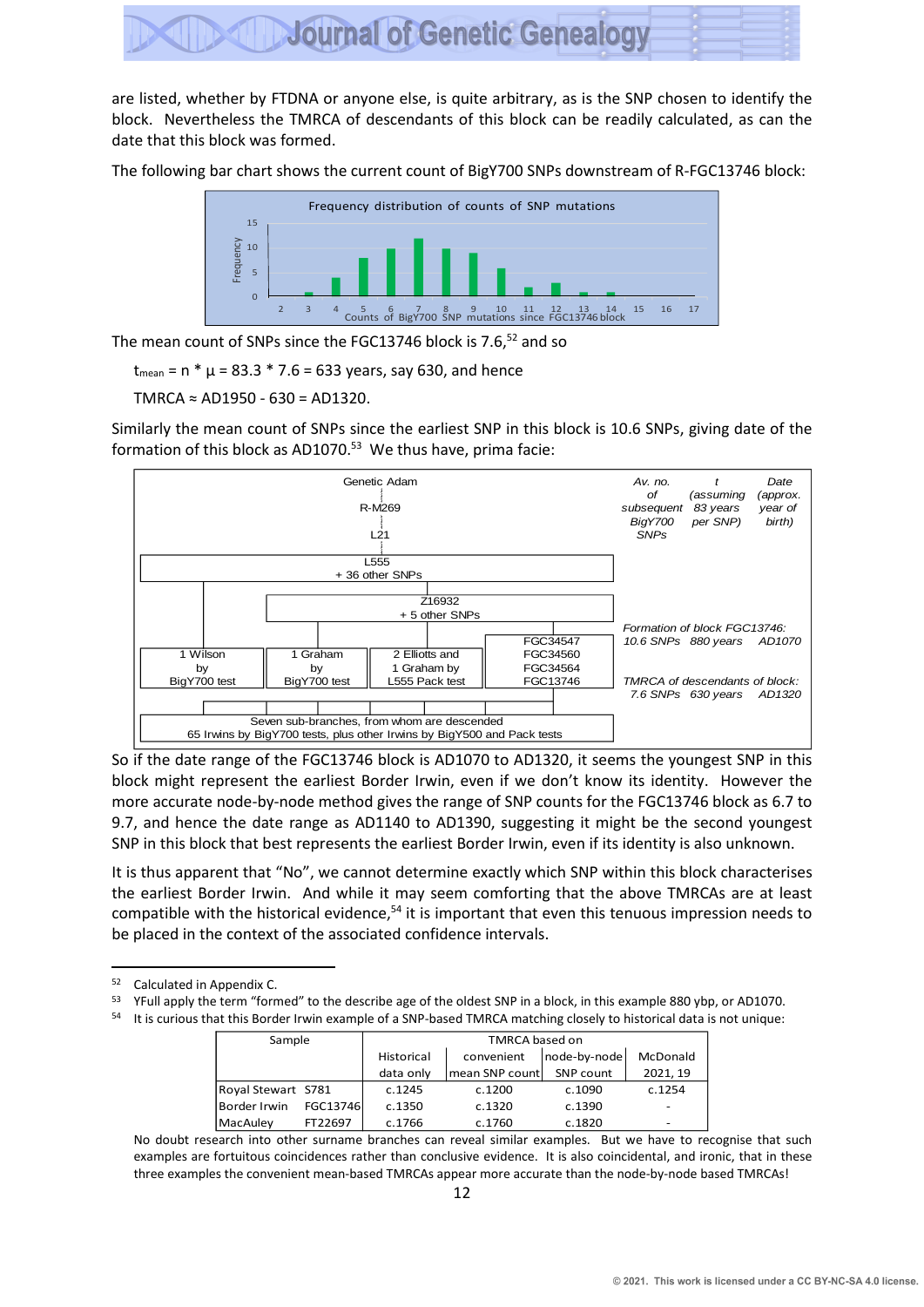#### **4.3 Estimating approximate Confidence Intervals** ("CIs")

Section 3.4 above has shown these calculations can be made quite simple. For example, using the Border Irwin R-FGC13746 data introduced above and equations (10), (11) and (12) above we have:

TMRCA<sub>mean</sub> = AD(1950 - ( $r_{mean}$  \* n)), where  $r_{mean}$  = 83.3 yrs/SNP and n = 7.57 SNPs  $= AD(1950 - (83.3 * 7.57))$  $= AD(1950 - 631)$  $\approx$  AD1320<sup>55</sup> TMRCA<sub>50%LCI</sub>  $\approx$  AD(1950 - ( $r_{68\%UCl}$   $\star$  (n + (sq.root n  $\star$  TF<sub>U</sub>)), where  $r_{68\%LCU}$  = 88.4 yrs/SNP & TF<sub>U</sub> = 1.52  $\approx$  AD(1950 - (88.4 \* (7.57 + (2.75 \* 1.52)) ≈ AD(1950 - 1034) ≈ AD920 TMRCA<sub>50%UCI</sub>  $\approx$  AD(1950 - (r<sub>68%LCI</sub> \* (n - (sq.root n \* TF<sub>L</sub>)), where r<sub>68%LCI</sub> = 78.4 yrs/SNP (ex section 2), sq.root n = 2.75, and N = 65, so  $TF_L = 1.01$  (ex section 3.4) ≈ AD(1950 - (78.4 \* (7.57 - (2.75 \* 1.01)) ≈ AD(1950 - 376) ≈ AD1570 i.e. TMRCA = AD1320 (50% CI: 920-1570).

Similar dates can be interpolated from the table at the end of section 3.4 above.

For those who are averse to using approximate tools such as these, Appendix C shows that the "best fit" PDF for this data is a Poisson PDF, and entering 7.57 as the number of "Observed Events" at www.statology.org/poisson-confidence-interval-calculator gives 68.3% CIs of 4.9 and 11.5, so we have:

 $TMRCA_{50\% LCl} = AD(1950 - (r_{68\% LCl} * n_{68\% LCl})$  and  $TMRCA_{50\% UCl} = AD(1950 - (r_{68\% UCl} * n_{68\% UCl})$  $= AD(1950 - (78.4 * 4.9))$   $= AD(1950 - (88.4 * 11.5))$  $= AD(1950 - 384)$   $= AD(1950 - 1016)$  $\approx$  AD1570  $\approx$  AD930

```
i.e. TMRCA = AD1320 (50% CI: 930-1570)
```
and Appendix C also shows that the actual cumulative frequencies give 68% CIs of 4.6 and 10.4, so:

 $TMRCA_{50\%LCl} = AD(1950 - (r_{68\%LCl} * n_{68\%LCl})$  and  $TMRCA_{50\%UCl} = AD(1950 - (r_{68\%UCl} * n_{68\%UCl})$  $= AD(1950 - (78.4 * 4.6))$   $= AD(1950 - (88.4 * 10.4))$  $= AD(1950 - 361)$   $= AD(1950 - 919)$ ≈ AD1590 ≈ AD1030

i.e. TMRCA = AD1320 (50% CI: 1030-1590).

This latter method for calculating TMRCA CIs is probably the most reliable for this sample, and for most samples with mean SNP counts of > c.15, but the first method is the easiest to calculate, and is also the only method applicable to samples with mean SNP counts of < c.15. But even with all this attention we almost certainly have not yet captured all the subtleties of SNP mutations, so it is probably safest just to say that for this sample:

TMRCA = AD1390 (50% CI: c.900-1600).

While CIs such as these "flag" the uncertainties inherent in all SNP-based TMRCA models, this example exemplifies the warning in section 3.4 above that even 50% CIs render TMRCAs based on SNPs alone to be of very limited practical use to the genealogist. It is thus understandable that some project admins advise that all SNP-based TMRCA calculations should be taken with a large "pinch of salt", or even entirely ignored.

<sup>55</sup> As we have seen, the more accurate node-by-node method gives a TMRCA of AD1390 for this data.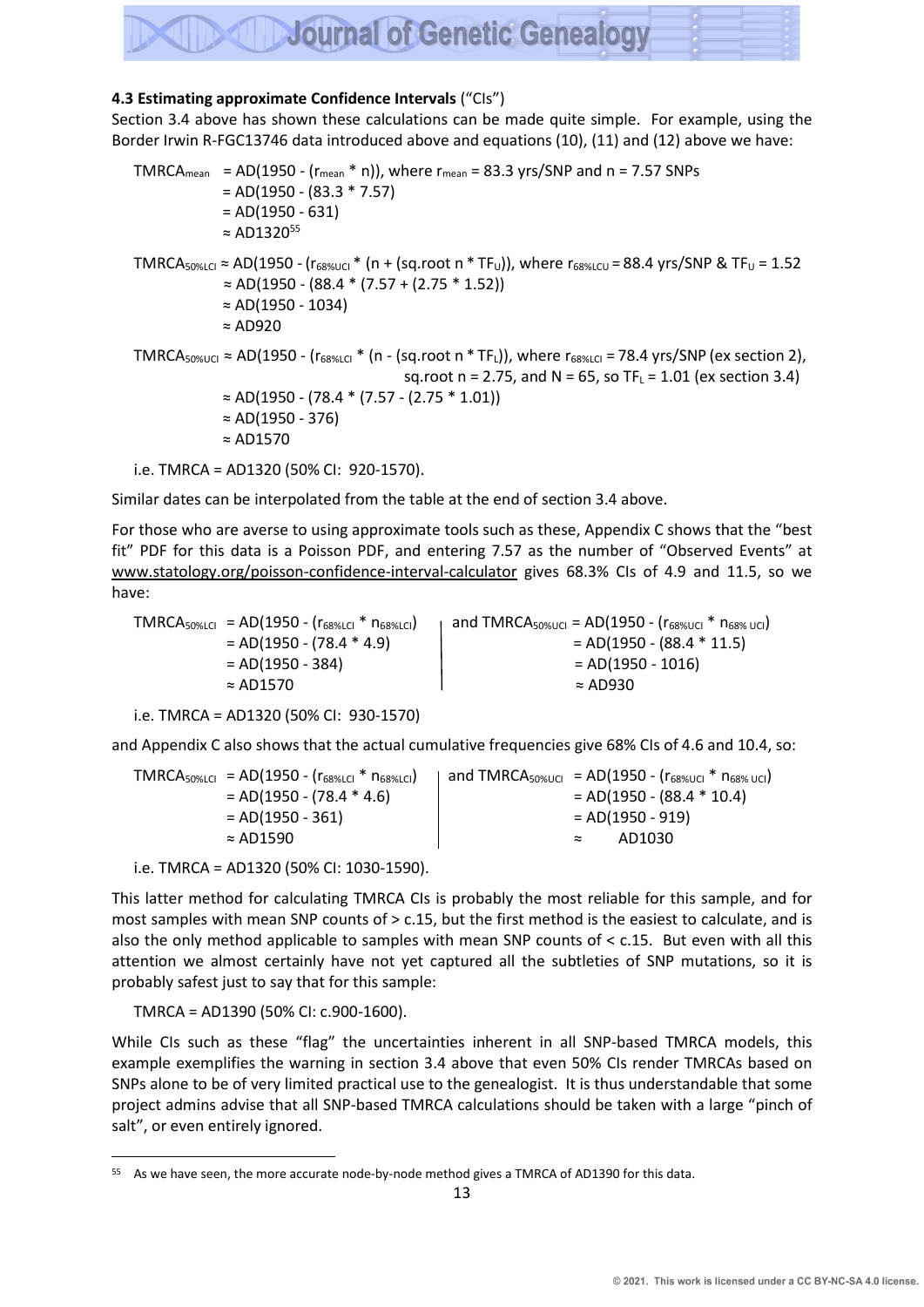#### **5 Future developments**

This paper is not suggesting that this disappointing demonstration of the severe limitations of SNPbased TMRCAs is the last word on this subject, or that the empirical equations (11) and (12) for estimating TMRCA CIs are a substitute for mathematical rigour. Several future developments can be identified that should help to narrow the CI ranges that measure the uncertainties inherent in all TMRCA calculations:

- Both Vance and McDonald have already demonstrated the ability to combine SNP inputs with STR and historical data inputs for calculating TMRCAs for genealogists. Both these models represent substantial advances, even if at present the former does not avoid the biases inherent in asymmetrically shaped haplotrees and lacks quantified CIs, while the latter is still accompanied by practical problems, and its inherent complexity makes the associated maths too advanced for use by most genealogists. Significant refinements in both models are thus clearly feasible, albeit the challenges remain formidable.
- FTDNA are expected to soon improve their on-line resource for deriving TMRCAs and thus hopefully contribute a significant step forward for most project admins.
- The pending YDNA Warehouse website platform will hopefully enable much more extensive and rigorous analyses of empirical SNP data than has been possible in Appendix A to this paper, thus leading to improvement in the understanding of the characteristics of various features that may influence SNP mutations.
- New DNA testing technologies and analysis tools may also help refine TMRCA calculations.

Notwithstanding these likely developments, SNP data will continue to contribute to TMRCA calculations, the need for accompanying CIs will not cease, and many of the principles addressed in this paper will remain relevant. And nor is the simplistic attraction of multiplying SNP counts by some mean SNP mutation rate to derive misleading TMRCAs likely to disappear.

#### **6 Conclusions**

This paper addresses several important conclusions associated with SNP-derived TMRCAs:

- 1. The mathematically simple equation of TMRCA =  $AD1950 (r * n)$ , where r is an appropriate average SNP mutation rate and n is some relevant SNP count, gives a very deceptive impression of both accuracy and precision, unless accompanied by appropriate confidence intervals (CIs).
- 2. The appropriate r to use, such as 144, 131 or 83 years per SNP, depends on the circumstances.
- 3. There are two basic methods of counting SNPs when calculating TMRCAs; these may be described as the mean SNP count method and the unbiased node-by-node method. The former is better known and more convenient to use; the latter is more accurate as it avoids biases due to haplotree asymmetry. TMRCAs calculated by the two methods may differ by 1-2 generations.
- 4. TMRCAs are liable to change over time as more descendants test and as callable SNPs are refined.
- 5. SNP rates and counts are samples of larger populations and are thus probability distribution functions(PDFs). The more testers whose SNPs can be counted, the more precise their calculated TMRCAs become.
- 6. TMRCAs calculated using SNP rates and SNP counts with 95% CIs have 90% CIs, and those calculated using 68% CIs have c.50% CIs.
- 7. For several reasons it is arguable that TMRCAs with 50% CIs (derived from SNP rates and SNP counts with 68% CIs) give genealogists a more appropriate guide than TMRCAs with 90% CIs.
- 8. TMRCAs should be rounded to the nearest 10 or 50 years and their associated CIs to 100 years.
- 9. There is no clear "correct" method for calculating CIs of SNP counts. Most SNP counts within the surname-era have a Poisson PDF "best fit", but in many cases this "best fit" PDF gives a narrower range of CIs than those derived from the cumulative frequencies of actual SNP counts, when these can be calculated, i.e. when the number of testers exceeds about 15.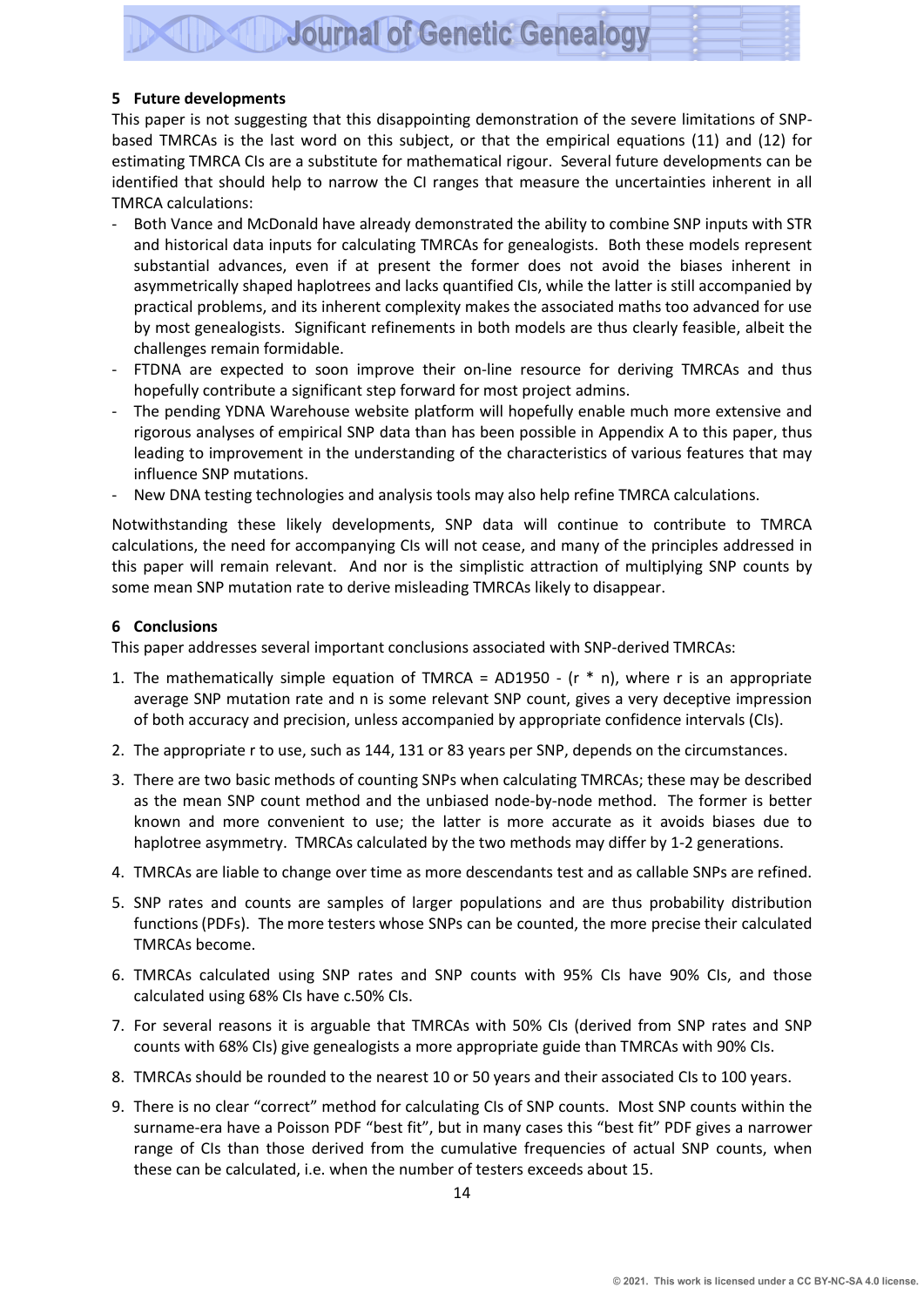- 10.Equations (11) & (12) and the table in section 3.4 above offer tools for deriving indicative CIs that are simple for curious genealogists to apply, less prone to calculation errors, and, uniquely, are applicable when the number of testers is small. The validity of these tools is confirmed by their application in Appendix B below.
- 11.Notwithstanding the above caveats and refinements, the range of CI values associated with SNPbased TMRCA models is often so great that alone these models are of much less practical use than many genealogists believe.
- 12.Appendix A below also shows that the expectation that the probability distributions of the larger samples would tend towards a smooth bar chart and a close fit to one of the common PDFs that might be expected from the random mutations of SNPs was naive. Instead the "spikiness" of these SNP counts is indicative of "noise" caused by other factors such as biases inherent in the asymmetric shape of most haplotrees, changes in population size, varying family sizes, the age of the father, Founder effect etc.
- 13.Several potential developments may help alleviate these otherwise depressing findings. These developments could include further refinement of Vance's SAPP tool, a more practical version of the model recently developed by McDonald, and the pending improvements in the current FTDNA and YDNA Warehouse websites. How much such developments may improve the accuracy and precision of TMRCA calculations remains to be seen, but they will not remove all the underlying uncertainties and nor will they override the underlying principles addressed in this paper, or make the superficial attraction of simplistically derived SNP-based TMRCAs disappear.
- 14.Pending such developments, all TMRCAs, not least those based on SNP inputs alone, even when accompanied by CIs, remain a very crude tool for the typical genealogist, unless confirmed by a reliable independent source.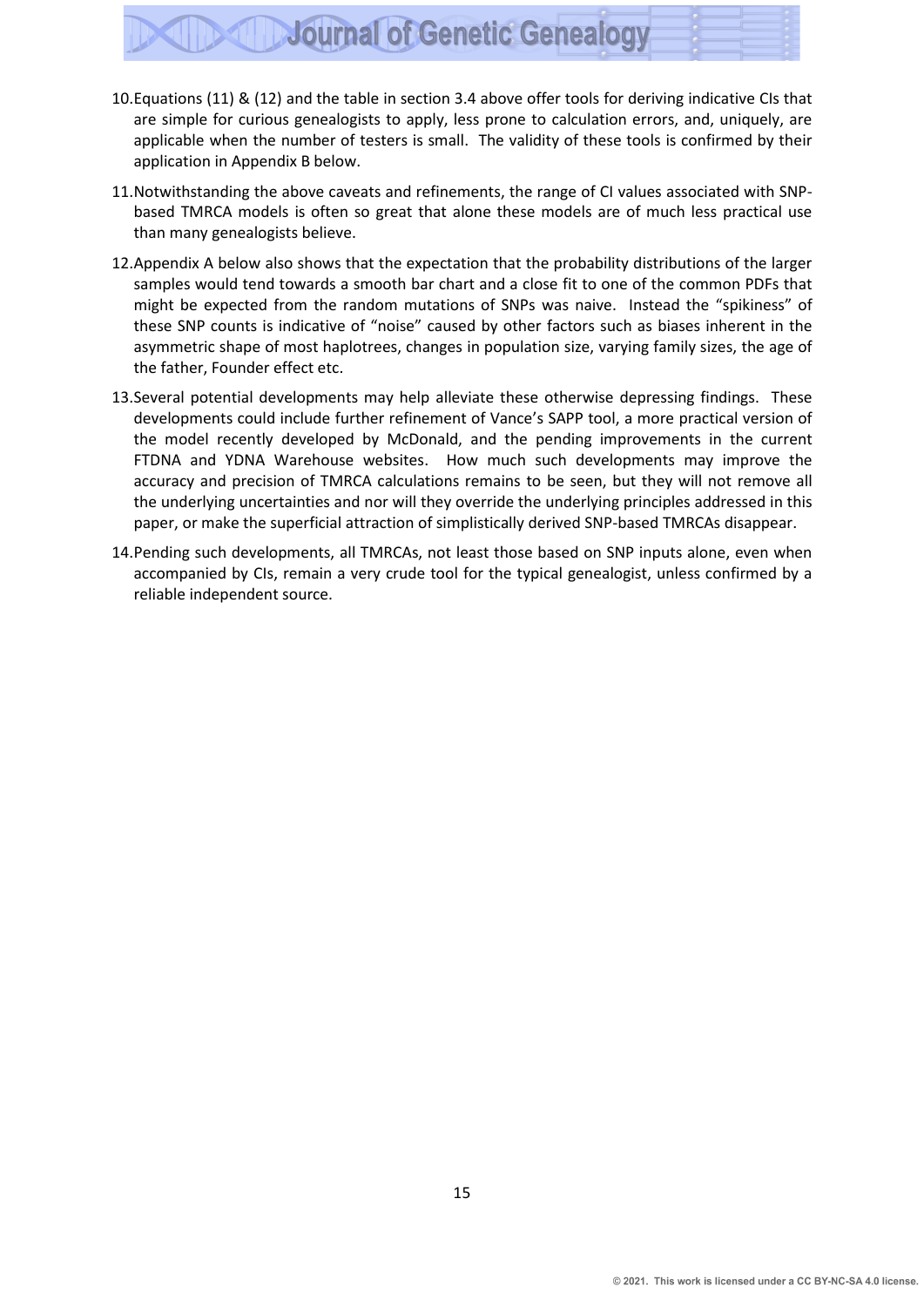#### **Appendix A - Statistical analysis of SNP Counts**

To date most genetic genealogists have given little consideration to the various statistical characteristics of the SNP counts that many surname project admins are using to calculate TMRCAs. Such characteristics include the relevance of the number of testers descended from some shared SNP characterising the their Most Recent Common Ancestor (MRCA),<sup>56</sup> the frequencies and mean values of the relevant SNP counts, identifying which (if any) Probability Distribution Function (PDF) gives a "good fit" with these counts, and deriving associated Confidence Intervals (CIs).

This Appendix addresses findings from 17 samples of SNP counts, each with >15 testers sharing descent from a MRCA SNP, which are thought to constitute the first such survey of this subject.<sup>57</sup>

It is necessary to start by recognising that counts of SNPs of men sharing patrilineal descent from a MRCA SNP are but a sample, typically growing over time as more descendants test, of a larger, otherwise untested, population of a particular surname branch or haplogroup. As such the sample is subject to the mathematics of sample probabilities. It is also necessary to recognise that few genealogists are comfortable with the jargon, theoretical aspects and practical complexities of this discipline, even if many still expect that TMRCAs can somehow contribute to their own studies.

In this context it is convenient to first address the relevance of the number of samples I have surveyed and of sample size, i.e. the number of testers within each sample. Common sense tells us that where the number of samples or of testers is small then the statistical uncertainties will be dominant, and conversely that the larger the number of samples or testers available the more reliable our findings can be. In the context of YDNA SNPs, the number of samples in the public domain is small because the SNP counts of testers who share some MRCA SNP requires awareness of what FTDNA term as Private Variants, and this information is only readily available to the individual tester and his project administrator.<sup>58</sup> This is one reason why this subject has remained unexplored hitherto, and why in order to get most of the samples in this survey I had to resort to "citizen science" in my appeal of 8 September 2021 to the Facebook Group "Project Administrators Only". The resulting survey of 17 samples, though small, is illuminating.

Similarly the number of testers within any given sample is often small because Direct-To-Customer (DTC) Next Generation Sequencing (NGS) testing, such as FTDNA's BigY tests, is still relatively new and expensive, and few such testers can yet be grouped as sharing a MRCA SNP within the surname era.<sup>59</sup> Nevertheless determining the impact of the sample size, i.e. the number of testers, on the Confidence Intervals we need for TMRCA calculations is relatively straightforward, and can be illustrated by the following adaptation of Student's "t" factors:<sup>60</sup>

| No. of testers (N)   2 3 4 5 6 7 8 9 10 12 15 20 30 50 100 $\infty$                                       |  |  |  |  |  |  |  |  |
|-----------------------------------------------------------------------------------------------------------|--|--|--|--|--|--|--|--|
| 1 sided 84% 2-sided 68.3% 1.85 1.32 1.2 1.14 1.11 1.09 1.08 1.07 1.06 1.05 1.04 1.03 1.02 1.01 1.01 1.00  |  |  |  |  |  |  |  |  |
| 1 sided 98% 2-sided 95.4% 13.8 4.50 3.29 2.86 2.64 2.51 2.42 2.36 2.31 2.25 2.19 2.14 2.08 2.05 2.02 2.00 |  |  |  |  |  |  |  |  |

This table shows how the contribution of the CIs of the mean SNP count to TMRCA calculations can be modified by a simple factor to take account of the number of testers.

<sup>&</sup>lt;sup>56</sup> This may be a single SNP, or the youngest SNP within a "block" of SNPs even if the sequence of SNPs within the block, albeit the identity of this youngest SNP is not yet known.

<sup>57</sup> Readers should be aware that I did not devise this survey to imitate, verify or criticise the TMRCA model developed in McDonald's 2021 paper, and I conducted the survey before I had appreciated the inherent biases in data of this type due to features such as the asymmetry of haplotrees, population size etc.

<sup>&</sup>lt;sup>58</sup> The data in Alex Williamson's excellent [https://www.ytree.net](https://www.ytree.net/) does not readily show the type of test (e.g. BigY500 vs. BigY700) for each tester sharing some MRCA, or the number of callable Private SNPs, or, more critically, do his haplotree branches all terminate at the same SNP level. Nor is the even more comprehensive YDNA Warehouse data available in a suitable format, though this may change with its pending move to a new platform.

<sup>&</sup>lt;sup>59</sup> This Appendix is only addressing SNP counts of DTC NGS tests, and not of ancient DNA samples, or the application of SNP counts to ethnicity or haplogroup studies.

 $60$  Conventional "t" tables are entered with the number of "degrees of freedom", which equal N-1 where N is the sample size; hence here the number of testers must be 2 or more.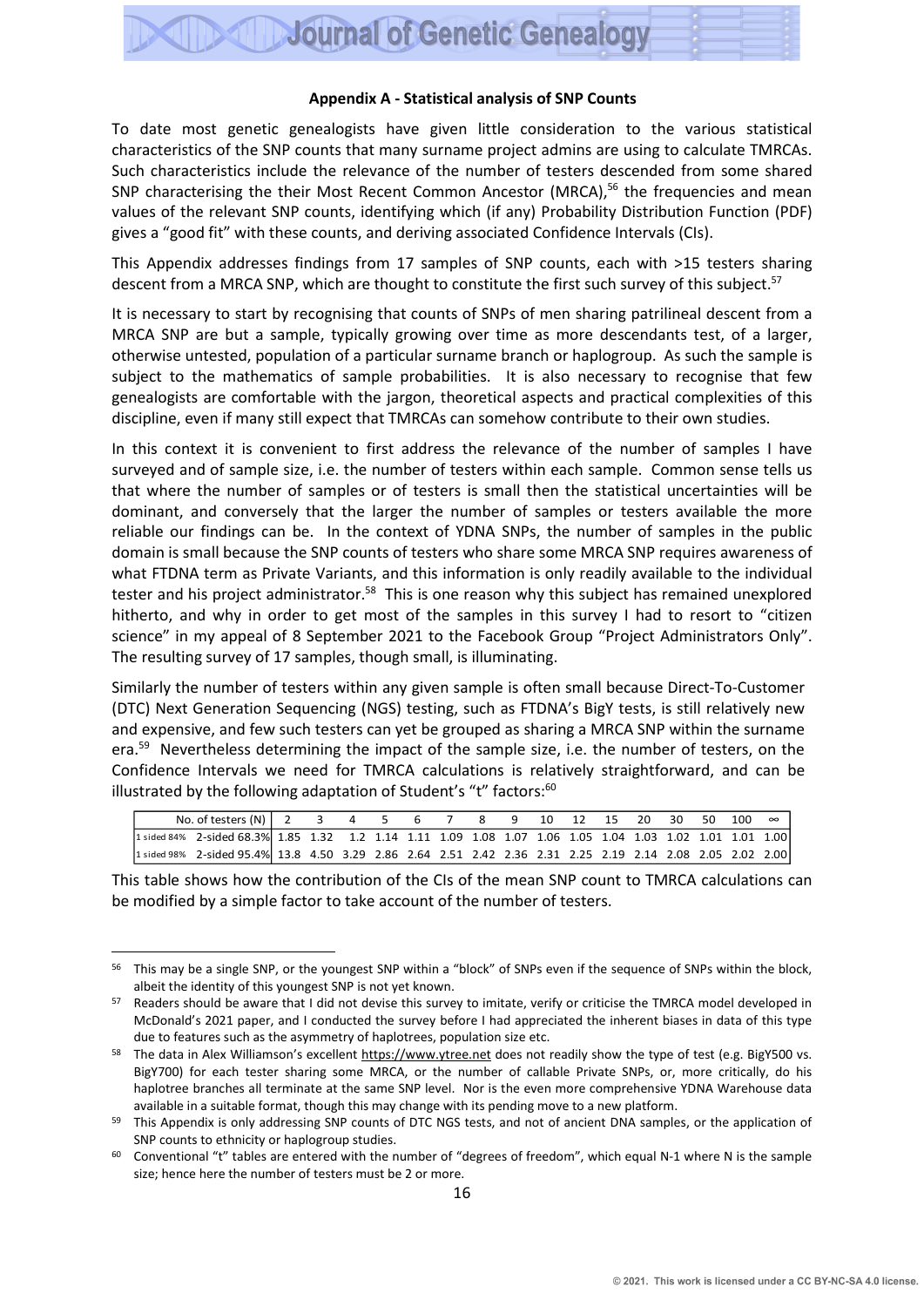In theory these "t factors" should only be applied to Normal and Log-Normal PDFs and not to asymmetric PDFs such as Poisson, but even if the precise quantifications are not applicable to such PDFs, the underlying principle clearly applies,<sup>61</sup> particularly in the context of 68% CIs.<sup>62</sup> These considerations also explain why, in practice, as the number of testers in a sample slowly grows, the relevance of sample size decreases, and we can focus on other, more fundamental, parameters.

Before analysing the implications of these 17 samples of SNP counts it is first appropriate to develop some hypotheses. After sample size the next most significant parameter is apparently the mean of the SNP counts in each sample. If the SNP count is truly random and its mean is small, statistical theory suggests we should expect an asymmetric PDF with its mean skewed to the left such as the Poisson PDF, and if the mean count is larger we should expect Normal (aka Gaussian) PDF. Hopefully the empirical data will show us what constitutes "small" and "larger". And as the number of testers within each sample increases so the associated bar chart should become "smoother"/less "spiky". i.e. the discrete SNP counts should tend towards a smoother continuous curve, and if not then this could imply that two or more random variables which are not independent of one another are influencing the SNP counts. In such circumstances neither Poisson nor Normal PDFs will be applicable, since both cater only for a single variable, and instead some other PDF might be applicable such as the Log-Normal PDF. This PDF results from the multiplicative [product](https://en.wikipedia.org/wiki/Mathematical_product) of two or more [independent](https://en.wikipedia.org/wiki/Statistical_independence) [random variables](https://en.wikipedia.org/wiki/Random_variable).<sup>63</sup> Such variables might include the size of the population, the size of the family, the age of the fathers, and/or the varying coverage of individual tests – features alluded to in McDonald's paper.<sup>64</sup> The Gamma PDF might also be relevant.

This hypothetical expectation of the dominant PDF of SNP count samples may be summarised thus:

| Mean      | expected       | $<$ 15 testers                    |                          | > 15 testers |
|-----------|----------------|-----------------------------------|--------------------------|--------------|
| SNP count | bar chart      | spiky                             | spiky                    | smooth       |
| low       |                | skewed to left   modified Poisson |                          | Poisson PDF  |
| high      |                | symmetrical   Normal PDF + "t"    | $\overline{\phantom{a}}$ | Normal PDF   |
| any       | bi-modal/spiky | Log-Normal PDF                    |                          |              |

We can now turn to the empirical data I have collected in the 17 samples of BigY SNP counts of testers who share a MRCA SNP. My objectives in collecting and analysing this data were:

- 1. To create a bar chart of the SNP count frequencies and calculate the mean, variance and standard deviation (SD) for each sample.
- 2. To chi-square test each sample against the Normal, Log<sub>10</sub>-Normal, Poisson (based on both Mean and Variance, as in practice these input assumptions give different results) and Gamma PDFs, and thus identify the "best fit" PDF for each sample.
- 3. To determine the 95.4% and 68.3% CIs relevant to these mean SNP counts using three methods:
	- (a) CIs derived from the relevant "best fit" PDF. For Normal and Log-Normal PDFs these are the mean +/- SD (for 68.3% CIs) or mean +/- 2\*SD (for 95.4% CIs); for the Poisson PDFs I used asymmetric CIs from [www.statology.org/poisson-confidence-interval-calculator.](http://www.statology.org/poisson-confidence-interval-calculator)
	- (b) CIs derived direct from sample data, by manual interpolation of the actual cumulative frequency probabilities of the two tails of each sample.
	- (c) CIs derived from the simple, empirically derived formulae developed in section 3.4 above that are readily usable with small samples, and by project admins who are averse to mathematics.

 $61$  This is even more relevant when seeking the CIs of the product of two PDFs, one or both of which may be asymmetric.

<sup>62</sup> Alternatively a Poisson PDF can be made symmetric by use of a Log-Normal PDF.

<sup>63</sup> Definition from https://en.wikipedia.org/wiki/Log-normal\_distribution.

 $64$  See McDonald 2021, 2-4, 11-12, 23. Other variables might be mutation rates changing over time or the "Founder effect", or biases in the sample, such as testers being dominantly from USA, and/or having a higher-than-average disposable income, or having been selected because they were close relatives (as opposed to being random selfselected testers). I accept the argument that the relatively large sizes of 18<sup>th</sup> and 19<sup>th</sup> century American families may have led to larger SNP counts, but I see no reason why such biases should affect the type of dominant PDF.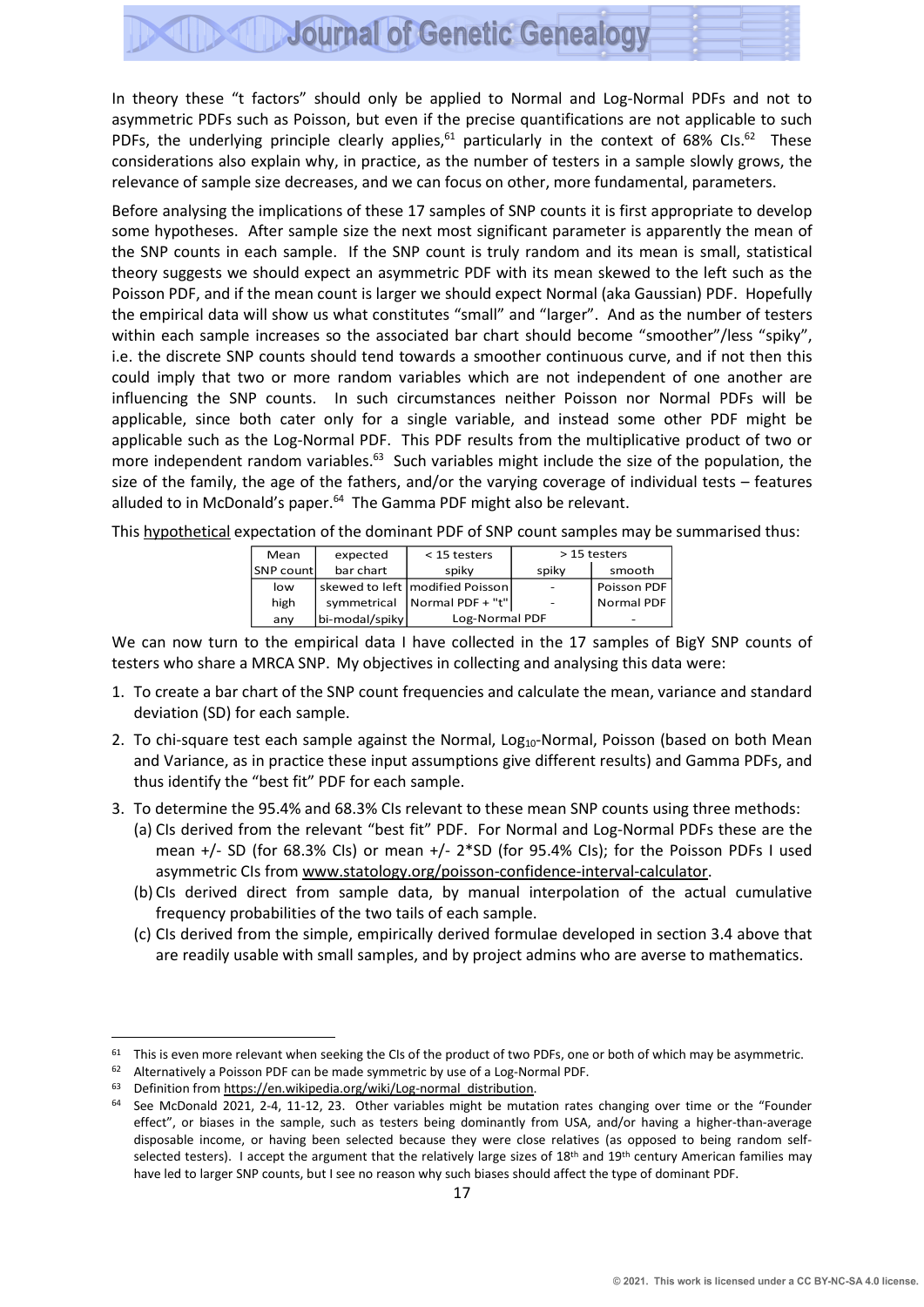#### Methodology. For each of the 17 samples<sup>65</sup> I have compiled 1 or 2 sheets containing

- (1) Sample data (SNP counts & frequencies), &calculations of mean, variance, Standard Deviation;
- (2) Log<sub>10</sub>-Normal frequencies, with associated mean, variance, Standard Deviation (SD);
- (3) CIs interpolated from sample cumulative frequencies;
- (4) Bar chart;
- (5) Chi-squared tests against Normal, Log<sub>10</sub>-Normal, Poisson and Gamma PDFs (on Sheet 2 for the larger samples) showing the results of these chi-squared test results in two forms:
	- (i) the Excel CHISQ.TEST function probability, and (ii) the  $\Sigma$ (actual-predicted)<sup>2</sup>/(predicted) ratio;
- (6) Summary

I then prepared a Summary (see Appendix B below) of my analyses of these 17 samples, listed in order of the increasing number of testers. The key to columns in this Appendix is thus:

- A,B,C: Details of the sample;
- D: My source (mostly e-mail references);
- E: The number of testers in the sample;
- F: top: The mean of the sample;  $2<sup>nd</sup>$  line: Log<sub>10</sub>-Normal mean;
- G: top: Variance; bottom: "smoothness" of the bar chart (subjective);
- H: top: SD;
- 2<sup>nd</sup> line: Log<sub>10</sub>-Normal SD; I: mid: α (for Gamma PDFs); bottom: modified Student t factor (for simplified CI estimate);
- J: mid: β (for Gamma PDFs); bottom: square root of mean (for simplified CI estimate);
- $K:$ 1<sup>st</sup> five lines: the 5 PDF types against which I have tested each sample, and derived CIs;
	- Last two lines: 2 additional methods I have used to derive CIs;
- L: Excel CHISQ.TEST results copied from individual data sheets (0 = poor fit, 1 = good fit);
- M: sums of (actual-predicted)<sup>2</sup>/(predicted) similarly copied (low=good fit, high=poor fit);
- For L & M **bold font** indicates the PDF that gives the best fit to the sample data;
- N: 95.4% CIs calculated from PDF types and from cumulative frequencies;
- O: 68.3% CIs calculated from PDF types, from cumulative frequencies, and from simplified estimate;
	- For N & O shaded background indicates use of PDF best fits inappropriate as they are < [0.80];
		- **bold font** indicates cumulative frequency CIs which are wider than the PDF best fit;
			- *italic font* indicates the simplified estimate CIs which are narrower than the relevant PDF best fit or the cumulative frequency CIs;
- P: cameo of bar chart copied from the individual data sheet.

**Problems.** In this analysis of the 17 samples I had to address a number of problems:

- The processes of data acquisition and analysis were tedious and error-prone, even when using Excel functions, because of:
	- possible inconsistent determination of callable, phylogenetically-significant SNPs;<sup>66</sup>
	- random errors in manually identifying or counting of these SNPs;
	- possible systemic errors in my analyses (especially in log-normal PDFs & chi-squared tests);
	- random errors in developing Excel data sheets (volume of data makes processing error-prone);
	- misinterpretation of the calculations.
- Neither the Excel CHISQ.TEST critical values nor the ∑(actual-predicted)<sup>2</sup>/predicted parameter seem adequate alone to identify the "best fit", and so I took account of both indices.
- While for a "pure" Poisson PDF, the mean is equal to the variance, in practice either can be used to characterise the Poisson PDF against which the sample fit is compared.
- Where the variance-based Poisson PDFs were better (i.e. the R1a and Strother samples) I also tried averaging the mean and variance, but these attempts did not yield better fits.<sup>67</sup>

66 Note it is the consistency of the SNP counts within each sample that matters, not the consistency between the samples.

<sup>&</sup>lt;sup>65</sup> All the 17 samples are counts of SNPs, private and intermediate, of testers sharing some MRCA SNP. Data sources are cited on the individual data sheets. Note that I normalised the "Royal Stewart" data to a common 10M bps length, and the O'Brian R-DC782 data counts the SNPs back to R-L226, not to the DC782 MRCA. The data for the Border Irwin R-FGC13746 sample is included as an example in Appendix C. The data sheets for the other 16 samples are available on request.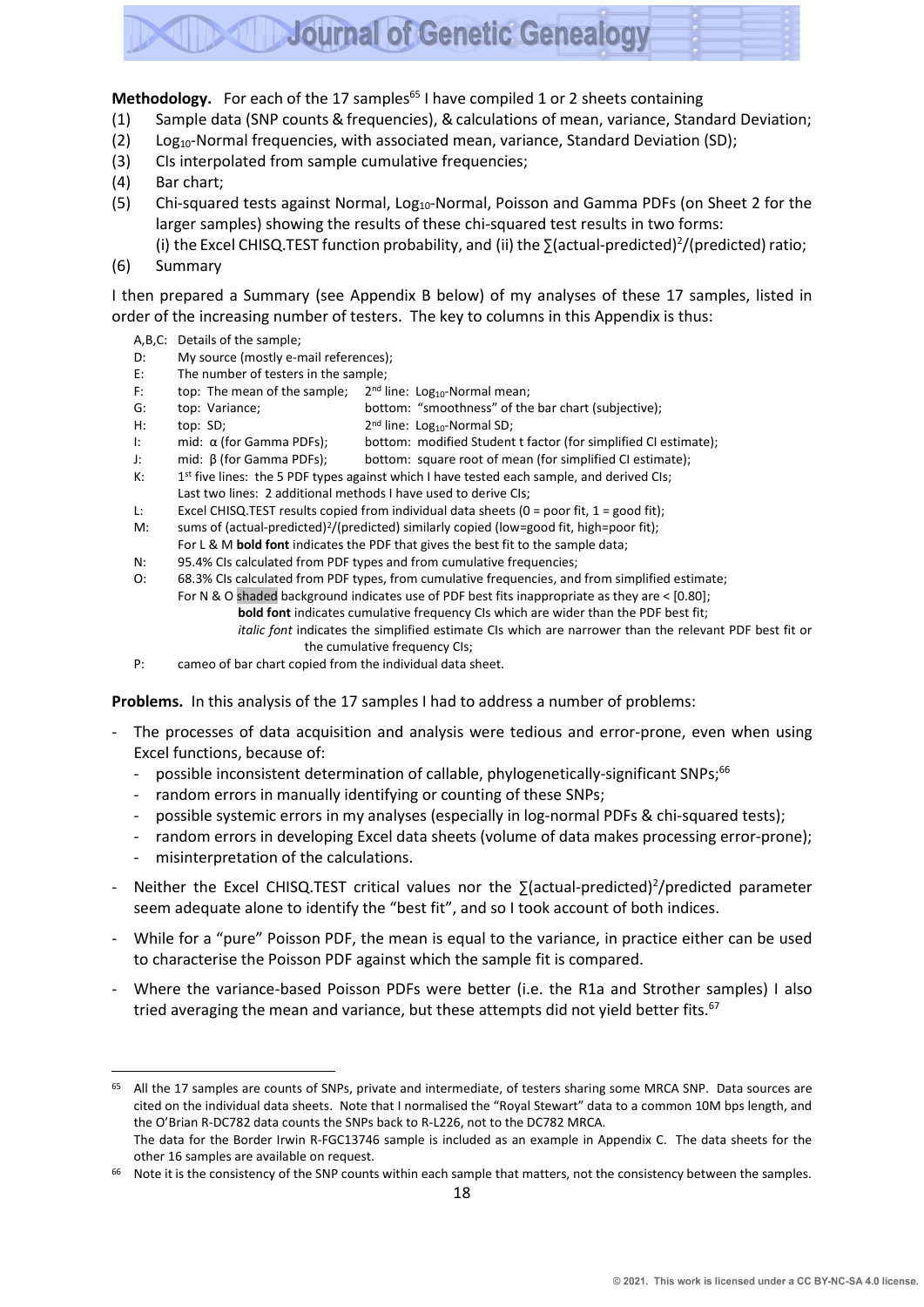- For many samples I was unable to calculate Gamma PDF data, though this doesn't appear critical.
- The optimum method of calculating CIs of Poisson PDFs is contentious: at least 20 different methods can be considered.<sup>68</sup> I have used the asymmetric upper and lower CIs derived from the convenient [www.statology.org/poisson-confidence-interval-calculator,](http://www.statology.org/poisson-confidence-interval-calculator) which according to <u>[www.statology.org/poisson-confidence-interval](http://www.statology.org/poisson-confidence-interval)</u> are  $0.5*X^2_{2N}$ , <sub>α/2</sub> and  $0.5*X^2_{2(N+1), 1-\alpha/2}$  respectively, where  $X^2$  is the chi-squared critical value, N is the number of "Observed Events" (in this application the mean SNP count), and α is the significance level (in this application either 95.4% or 68.3%).
- The CIs derived direct from the sample cumulative frequencies of SNP counts (as opposed to those derived from theoretical PDF models) are sensitive to outliers, have to be interpolated manually, and hence lack reliability; they are inappropriate for 95% CIs and for small samples.

Findings. The following findings emerging from this exercise seem appropriate:<sup>69</sup>

- 1. Samples of less than about 15 testers sharing some MRCA SNP are of little use in establishing their statistical characteristics.<sup>70</sup> There is thus some merit in developing a simple practical tool, based on analyses of larger samples, for guiding project admins of surname projects with small samples on developing indicative Confidence Intervals for TMRCA estimates based on the convenient mean SNP counts; such a tool may be of some use to admins averse to mathematics.
- 2. All of 17 samples with more than 15 testers are samples of the larger, real-world populations of the relevant surname/haplotree branch. Each sample is growing over time as more members take NGS tests.
- 3. Contrary to my expectations, in practice none of the samples show a close fit to their associated Normal, Log<sub>10</sub>-Normal, Poisson or Gamma PDFs.<sup>71</sup>
- 4. The best fit I was able to find was with the Border Irwin R-FGC13746 Y700 sample. Ironically here there was little to choose between the closeness for the fits with its associated Normal, Log10-Normal and Poisson (mean) PDFs.
- 5. Of the 17 samples:
	- 9 have a "best fit" with their Poisson (mean) PDFs.
	- 2 have a "best fit" with their Poisson (variance) PDFs: R1a (poor data, poor fit) and Strother.
	- 4 have a "best fit" with their Normal PDFs: Akins AF06 (data is skewed to the right), O'Brian (ancestral SNP L226 lived over 1,500 years ago), R-L226 Y700 (likewise) and Doherty Y500; in all four their Poisson (mean) PDFs were a "second best fit".
	- 2 have a "best fit" with their  $Log<sub>10</sub>$ -Normal PDFs: R-L513 Y500 and R-L513 Y700; however neither are good fits and both are only marginally better fits than with their Normal PDFs.
- 6. These findings, albeit inconclusive, can be interpreted several ways. It seems apparent that:
	- for chi-squared and CI calculations based on Poisson PDFs it is preferable to use the mean rather than the variance;<sup>72</sup>

Variance/mean = 0.7-0.9: R1a, Royal Stewart, Lae/Lay, Little, Doherty (x2), Border Irwin, R-L513 (x2), R-L226 (x2); Variance/mean = 1.1-1-2: Strother, MacAulay.

 $67$  Ralph Taylor found that for the Border Irwin R-FGC13746 data using x=n-2 gave marginally better fits, but my applying similar methods with other samples failed to reproduce any improvements and I have not pursued this sophistication.

See [www.ine.pt/revstat/pdf/rs120203.pdf.](http://www.ine.pt/revstat/pdf/rs120203.pdf) The Statology algorithm is apparently adapted from the Garwood method.

<sup>69</sup> It is curious that where the mean SNP counts of Y500 and Y700 data can be compared in the samples addressed in Appendix B, the Y700/Y500 ratios are 1.19 (Doherty), 1.15 (Border Irwin), 1.10 (R-L513) and 1.20 (R-L226), whereas the SNP mutation rates of derived from the YDNA Warehouse database have a Y700/Y500 ratio of 1.57.

 $70$  An extreme example was offered to me by Mary Wiley for eight I-Y20863 BigY500 testers whose SNP counts were: 2: 4; 3: 1; 4: 1: 5:0; 6:2: a "U" shaped distribution rather than the typical "Ⴖ" shaped distribution!

<sup>71</sup> I have not attempted fits of Log<sub>e</sub>-Normal, Exponential or Binomial PDFs, but the "spikiness" of the samples suggests that close fits with any common PDF are unlikely.

 $72$  That said, the Poisson PDF is not a "good fit" to every such SNP count. A measure of the relevance of Poisson PDFs to the sample data is the ratio of the variance to the mean, a ratio of 1.00 indicating the sample fits a Poisson PDF exactly: Variance/mean = 0.3-0.6: Akins (x2), Hall, O'Brian;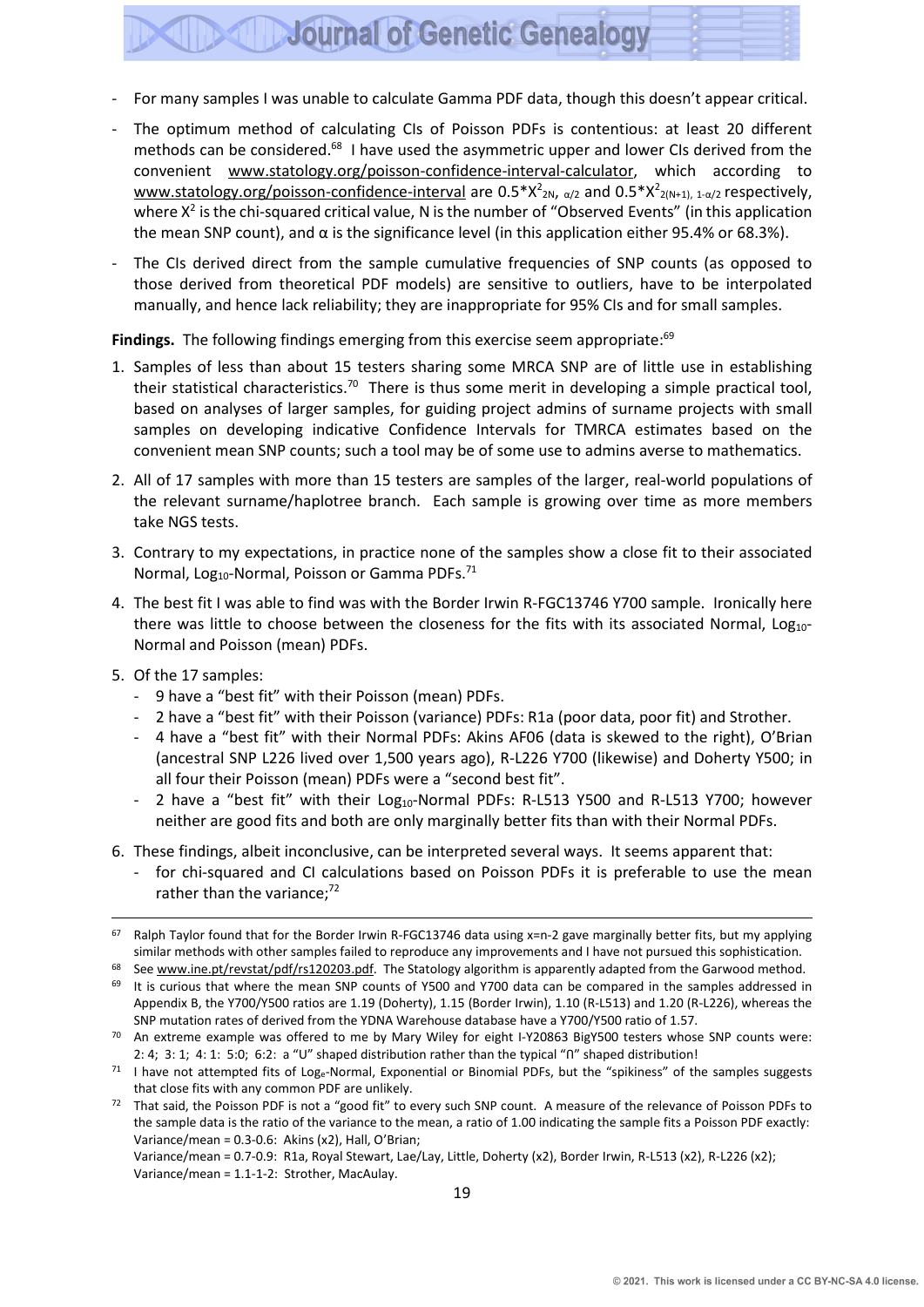- for samples with mean SNP counts of  $<$  c.15, i.e. those for TMRCA calculations within the surname era, the Poisson PDF is the dominant "best fit" PDF;
- for samples with mean SNP counts > c.15, i.e. those used for TMRCA calculations for ethnicity and haplogroup the dominant PDF is less clear.
- 7. The failure of this survey to identify a robust a single "best fit" PDF for all the 17 samples does not invalidate my quest for some indicative CIs relevant to TMRCAs estimated from the convenient mean of SNP counts, even though these TMRCA estimates have been shown to be less accurate than when estimated using the unbiased node-by-node method. As explained above CIs can also be derived be three means: from "best fit" PDFs, from the cumulative frequencies of the sample SNP counts, and by the empirically derived formulae or table developed in section 3.4 above. These CIs are shown in columns N and O of Appendix B, with **bold font** indicating cumulative frequency CIs which are wider than the best fit PDF CIs and *italic font* indicating the empirically derived CIs which are narrower than the relevant best fit PDF CIs or of the cumulative frequency CIs. It will be seen that for curious genealogists, for those averse to lengthy calculations, and for samples of less that c.15 testers, the formulae developed in section 3.4 above offer indicative CIs that are "safe" but conservative.
- 8. However there is a more fundamental lesson arising from this survey. With the possible exception of the Border Irwin sample, there is no evidence to support my expectations that larger samples (e.g. the R-L513 and R-L226 Y500 samples and the Doherty, R-L513 and R-L226 Y700 samples) are tending towards either a smoother bar chart or a close fit with one of the common PDFs. This conclusion is consistent my belated recognition that while SNP mutations are random, the downstream counts of the SNPs of individuals sharing a MCRA are not random, but are instead biased because of the asymmetric shape of most haplotrees, and possibly other factors such as the impact of changing population size, varying family size, age of the father, Founder effect etc. At present so little is understood about such variables that we cannot even speculate on how they affect SNP counts. These considerations also suggest a Bayesian approach such as that advocated by McDonald, but this is beyond the scope of this paper.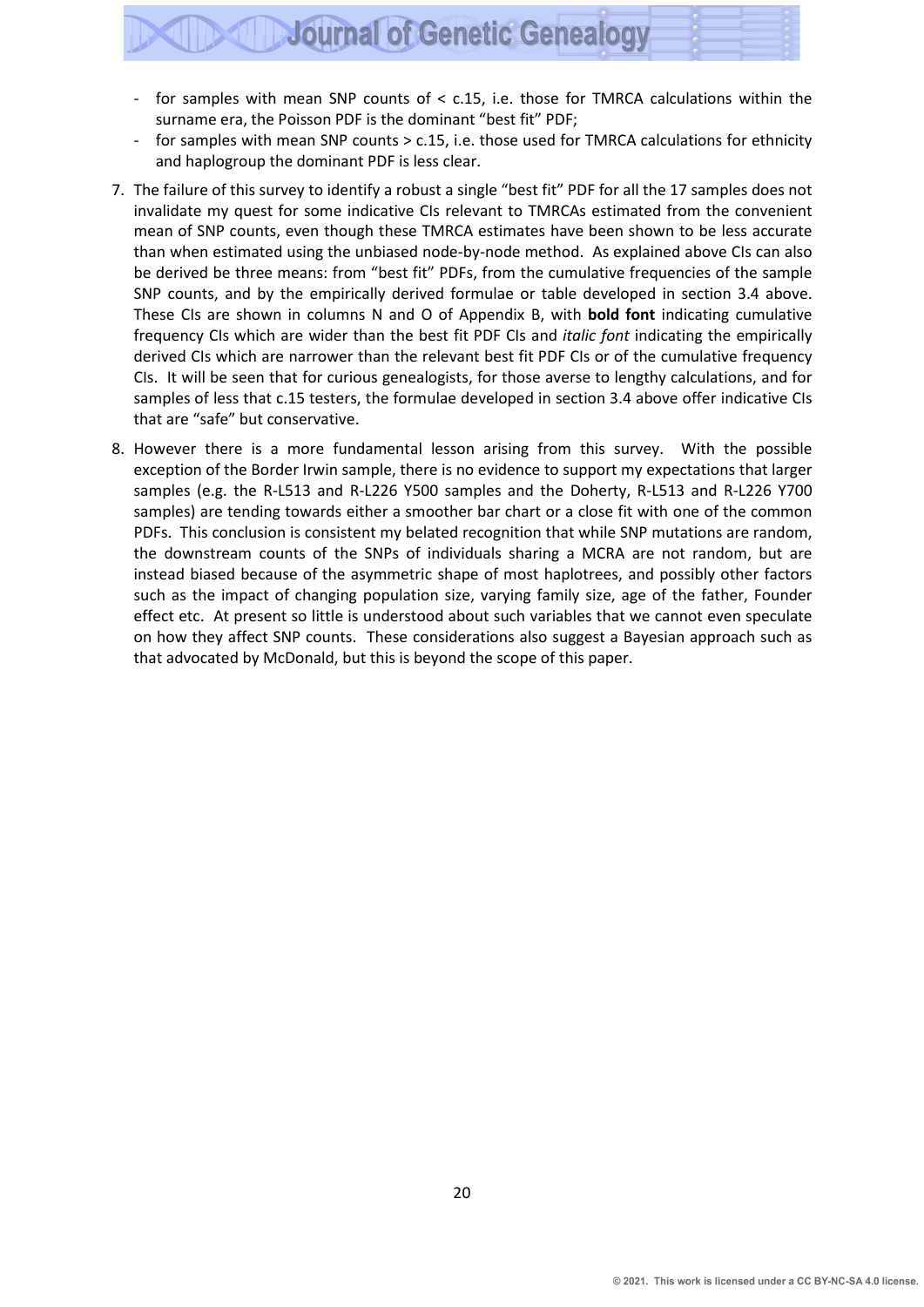| В<br>С               | D<br>Ε  | F             | G         | .<br>н | ı               | J           | vı unun<br>JUJ VI 17<br>К              | L                        | M                   | N                           | O                            | P                                         |
|----------------------|---------|---------------|-----------|--------|-----------------|-------------|----------------------------------------|--------------------------|---------------------|-----------------------------|------------------------------|-------------------------------------------|
| Data set             |         | No. Mean      | Var-      | SD     | $\alpha$        | β           | PDF type                               | CHISQ.                   |                     | Confidence intervals        |                              | Bar chart                                 |
|                      | οf      |               |           |        |                 |             |                                        |                          | Σ                   | 95.4%                       | 68.3%                        |                                           |
| Ancestral test       |         |               | iance     |        |                 |             | (Gamma PDFs)   (for chi.sq test & Cls) |                          | TEST diff. $^{2}/f$ |                             |                              |                                           |
| <b>SNP</b><br>type   | testers |               |           |        | TF <sub>L</sub> | sq.rt.      |                                        | (Excel)                  |                     |                             |                              |                                           |
| source               |         |               | bar chart |        |                 | mean        |                                        |                          |                     |                             |                              |                                           |
| <b>Akins AF04</b>    | 16      | 7.75          | 4.81      | 2.19   |                 |             | Normal                                 | 0.15                     | 18 I                | $3.0 - 12.3$                | $5.3 - 10.0$                 | Akins AF04 - R-BY71510                    |
| R-BY1510             |         | 7.45          |           | 1.02   |                 |             | $Log10$ -Normal                        | 0                        | 3637                |                             | $5.2 - 9.3$ $6.2 - 8.3$      |                                           |
| Y700                 |         |               |           |        |                 |             | Poisson on mean                        | 0.91                     | 7                   |                             | $3.2 - 15.5$ $5.0 - 11.6$    | 5                                         |
|                      |         |               |           |        |                 |             | Poisson on variance                    | 0                        | 72                  |                             |                              |                                           |
|                      |         |               |           |        |                 |             | 12.5 1.61 Gamma                        |                          |                     |                             |                              | $\Omega$                                  |
|                      |         |               | fair      |        |                 |             | interpolated direct                    |                          |                     |                             | $4.1 - 12.7$ $4.8 - 11.2$    | 7 8 9 10 11 12<br>6<br>5                  |
| МC                   |         |               |           |        |                 | 1.04 2.78   | Simplifed estimate                     |                          |                     |                             | 4.9 - 12.0                   |                                           |
| Hall/Smith           | 18      | 7.17          | 2.47      | 1.57   |                 |             | Normal                                 | 0.03                     | 21                  | $4.0 - 10.3$                | $5.6 - 8.7$                  |                                           |
| R-Z29552             |         | 6.24          |           | 1.06   |                 |             | Log <sub>10</sub> -Normal              | 0                        | 149                 | $4.1 - 8.4$                 | $5.2 - 7.3$                  | Hall - R-Z29552                           |
| Y700                 |         |               |           |        |                 |             | Poisson on mean                        | 0.08                     | 29                  | $2.9 - 14.3$                | $4.5 - 11.1$                 | 10                                        |
|                      |         |               |           |        |                 |             | Poisson on variance                    | 0                        | 2224                |                             |                              |                                           |
|                      |         |               |           |        |                 |             | 20.8 2.90 Gamma                        | 0                        |                     |                             |                              |                                           |
|                      |         |               | poor      |        |                 |             | interpolated direct                    |                          |                     | $2.5 - 9.9$                 | 4.9 - 9.5                    |                                           |
| DH                   |         |               |           |        |                 |             |                                        |                          |                     |                             | $4.3 - 12.4$                 | 5<br>6<br>7 8 9 10<br>3<br>$\overline{4}$ |
|                      |         |               |           |        |                 | 1.03 2.75   | Simplifed estimate                     |                          |                     |                             |                              |                                           |
| R1a                  | 20      | 7.55          | 6.05      | 2.46   |                 |             | Normal                                 | 0                        | 311                 | $2.4 - 12.3$                | $5.1 - 10.0$                 | R1a - R-YP4248                            |
| R-YP4248             |         | 7.08          |           | 1.03   |                 |             | Log <sub>10</sub> -Normal              | 0                        |                     | huge $5.0 - 10.1$ 6.0 - 8.1 |                              |                                           |
| Y700                 |         |               |           |        |                 |             | Poisson on mean                        | 0                        | 68                  |                             |                              | 5                                         |
|                      |         |               |           |        |                 |             | Poisson on variance                    | 0.01                     | 27                  |                             | $3.1 - 15.5$ 4.8 - 11.4      |                                           |
|                      |         |               |           |        |                 |             | 9.43 2.46 Gamma                        |                          |                     |                             |                              |                                           |
|                      |         |               | poor      |        |                 |             | interpolated direct                    |                          |                     |                             | $2.5 - 13.5$ $4.1 - 10.7$    | $\Omega$                                  |
| МC                   |         |               |           |        |                 | 1.03 2.25   | Simplifed estimate                     |                          |                     |                             | $5.2 - 11.0$                 | 5<br>9<br>3<br>7<br>11 13                 |
| <b>Strother</b>      | 21      | 5.05          | 5.76      | 2.40   |                 |             | Normal                                 | 0.04                     | 22                  | $0.2 - 9.9$                 | $2.6 - 7.5$                  |                                           |
| R-BY24824            |         | 4.7           |           | 1.02   |                 |             | Log <sub>10</sub> -Normal              | 0                        | 125                 | $2.7 - 9.9$                 | $2.6 - 7.5$                  |                                           |
| Y700                 |         |               |           |        |                 |             | Poisson on mean                        | 0.33                     | 15                  |                             |                              | Strother - R-BY24824                      |
|                      |         |               |           |        |                 |             | Poisson on variance                    | 0.62                     | 11                  | $1.6 - 11.8$                | $2.9 - 8.5$                  | 5                                         |
|                      |         |               |           |        |                 |             | Poisson on mean/var                    | 0.59                     | 11                  |                             |                              |                                           |
|                      |         |               |           |        |                 |             | 4.42 0.88 Gamma                        | 0                        | 66                  |                             |                              | 0                                         |
|                      |         |               |           |        |                 |             |                                        |                          |                     |                             |                              | 9<br>3<br>5<br>11<br>1<br>7               |
|                      |         |               | good      |        |                 |             | interpolated direct                    |                          |                     | $1.1 - 17.5$                | $3.2 - 7.9$                  |                                           |
| MC                   |         |               |           |        |                 | 1.03 2.25   | Simplifed estimate                     |                          |                     |                             | $2.7 - 9.5$                  |                                           |
| <b>Royal Stewart</b> | 26      | 5.96          | 5.17      | 2.27   |                 |             | Normal                                 | 0                        | 775I                | $1.4 - 10.5$                | $3.7 - 8.2$                  | Royal Stewart - R-S781                    |
| R-S781               |         | 5.52          |           | 1.03   |                 |             | $Log10$ -Normal                        | 0                        | 61                  | $3.5 - 7.6$                 | $4.5 - 6.5$                  | 10                                        |
| mixed                |         |               |           |        |                 |             | Poisson on mean                        | 0.80                     | 11                  | $2.1 - 13.2$                | $3.6 - 9.6$                  |                                           |
| (normalised          |         |               |           |        |                 |             | Poisson on variance                    | 0.63                     | 13                  |                             |                              |                                           |
| to 10M bps)          |         |               |           |        |                 |             | 6.87 1.15 Gamma                        | 0.15                     | 25                  |                             |                              |                                           |
|                      |         |               | poor      |        |                 |             | interpolated direct                    |                          |                     | $1.9 - 11.9$                | $3.0 - 8.3$                  |                                           |
| ΙM                   |         |               |           |        |                 | 1.02 2.44   | Simplifed estimate                     |                          |                     |                             | $3.5 - 9.7$                  | 2.5 4.5 6.5 8.5 10.5                      |
| <b>Akins AF06</b>    | 29      | 5.03          | 1.69      | 1.3    |                 |             | Normal                                 | 0.93                     | 4                   | $2.3 - 7.6$                 | $3.6 - 5.2$                  |                                           |
| R-BY179697           |         | 4.84          |           | 1.02   |                 |             | Log <sub>10</sub> -Normal              | 0.13                     | 11                  | $2.7 - 6.7$                 | $3.7 - 5.7$                  | Akins AF06 - BY179697                     |
| Y700                 |         |               |           |        |                 |             | Poisson on mean                        | 0.36                     | 14                  | $1.6 - 11.8$                | $2.9 - 8.5$                  | 20                                        |
|                      |         |               |           |        |                 |             | Poisson on variance                    | 0                        | 844                 |                             |                              |                                           |
|                      |         |               |           |        |                 |             | 15.01 2.98 Gamma                       |                          | ?                   |                             |                              |                                           |
|                      |         |               | good      |        |                 |             | interpolated direct                    |                          |                     | $1.7 - 7.7$                 | $3.1 - 6.8$                  | 0                                         |
| MC                   |         |               |           |        |                 | $1.02$ 2.24 | Simplifed estimate                     |                          |                     |                             | $2.7 - 8.5$                  | 1 2 3 4 5 6 7 8                           |
|                      |         |               |           |        |                 |             |                                        |                          |                     |                             |                              |                                           |
| <b>MacAuley</b>      | 32      | *7.59 8.99    |           | 3.00   |                 |             | Normal                                 | 0.40                     |                     | $19$ 1.6 - 13.6 4.6 - 10.6  |                              | MacAulay-R-Y17484                         |
| R-Y17484             |         | 7.00          |           | 1.04   |                 |             | $Log10$ -Normal                        | $\overline{\phantom{a}}$ |                     | huge 4.8 - 9.2 5.9 - 8.1    |                              | 10                                        |
| Y700                 |         |               |           |        |                 |             | Poisson on mean                        | 0.56                     | 18                  |                             | $3.1 - 15.3$ 4.8 - 11.4      |                                           |
|                      |         | *: mean of    |           |        |                 |             | Poisson on variance                    | 0.16                     | 29                  |                             |                              |                                           |
|                      |         | Y29170        |           |        |                 |             | 6.41 0.85 Gamma                        | ?                        | 114                 |                             |                              |                                           |
|                      |         | $= 11.7$ fair |           |        |                 |             | interpolated direct                    |                          |                     |                             | $1.7 - 14.5$ 4.3 - 11.7      | 8 10 12 14<br>6<br>4                      |
| КM                   |         |               |           |        |                 | 1.02 2.75   | Simplifed estimate                     |                          |                     |                             | 4.8 - 11.8                   |                                           |
| O'Brian DC782        | 33      | 21.51         | 9.76      | 3.12   |                 |             | Normal                                 | 0.88                     |                     |                             | 15 15.2 - 27.8 18.4 - 26.4   | O'Brian - L226/DC782                      |
| R-L226               |         | 21.28         |           | 1.00   |                 |             | $Log10$ -Normal                        | 0                        |                     |                             | huge 19.3 - 23.3 20.3 - 22.3 | 10                                        |
| Y700                 |         |               |           |        |                 |             | Poisson on mean                        | 0.63                     |                     |                             | 22 13.3 - 32.9 16.9 - 27.2   |                                           |
| (filtered            |         |               |           |        |                 |             | Poisson on variance                    | 0                        | huge                |                             |                              |                                           |
| by DW)               |         |               |           |        |                 |             | 47.4 2.20 Gamma                        |                          | ŗ                   |                             |                              |                                           |
|                      |         |               | fair      |        |                 |             | interpolated direct                    |                          |                     |                             | 16.4 - 29.2 18.2 - 26.4      | $\Omega$                                  |
| DO/RC                |         |               |           |        |                 | 1.02 4.64   | Simplifed estimate                     |                          |                     |                             | $16.8 - 28.6$                | 16 18 20 22 24 26 28                      |
| Lae/Lay              | 34      | 3.56          | 3.25      | 1.80   |                 |             | Normal                                 | 0.785                    | 7                   | $0 - 7.2$                   | $1.8 - 5.4$                  |                                           |
| R-FT21692            |         | 2.92          |           | 1.16   |                 |             | Log <sub>10</sub> -Normal              | 0.916                    | 9                   | $0.5 - 5.7$                 | $1.8 - 4.1$ 20               | Lae/Lay - FT21692                         |
| Y700                 |         |               |           |        |                 |             | Poisson on mean                        | 0.999                    | 6                   | $0.9 - 9.7$                 | $1.8 - 6.6$                  |                                           |
|                      |         |               |           |        |                 |             | Poisson on variance                    | 0.997                    | 8                   |                             |                              |                                           |
|                      |         |               |           |        |                 |             |                                        | ?                        | 6                   |                             |                              |                                           |
|                      |         |               |           |        |                 |             | 3.9 1.06 Gamma                         |                          |                     |                             |                              |                                           |
|                      |         |               | good      |        |                 |             | interpolated direct                    |                          |                     | $0 - 7.7$                   | $1.3 - 6.1$                  |                                           |
| MG                   |         |               |           |        |                 | 1.02 1.89   | Simplifed estimate                     |                          |                     |                             | $1.6 - 6.5$                  | 0 1 2 3 4 5 6 7                           |
|                      |         |               |           |        |                 |             |                                        |                          |                     |                             |                              |                                           |
|                      |         |               |           |        |                 |             |                                        |                          |                     |                             |                              |                                           |
|                      |         |               |           |        |                 |             |                                        |                          |                     |                             |                              |                                           |
|                      |         |               |           |        |                 |             |                                        |                          |                     |                             |                              |                                           |
|                      |         |               |           |        |                 |             |                                        |                          |                     |                             |                              |                                           |
|                      |         |               |           |        |                 |             |                                        |                          |                     |                             |                              |                                           |
|                      |         |               |           |        |                 |             | 21                                     |                          |                     |                             |                              |                                           |

#### **Appendix B - Summary of analyses of 17 samples of SNP counts - 1**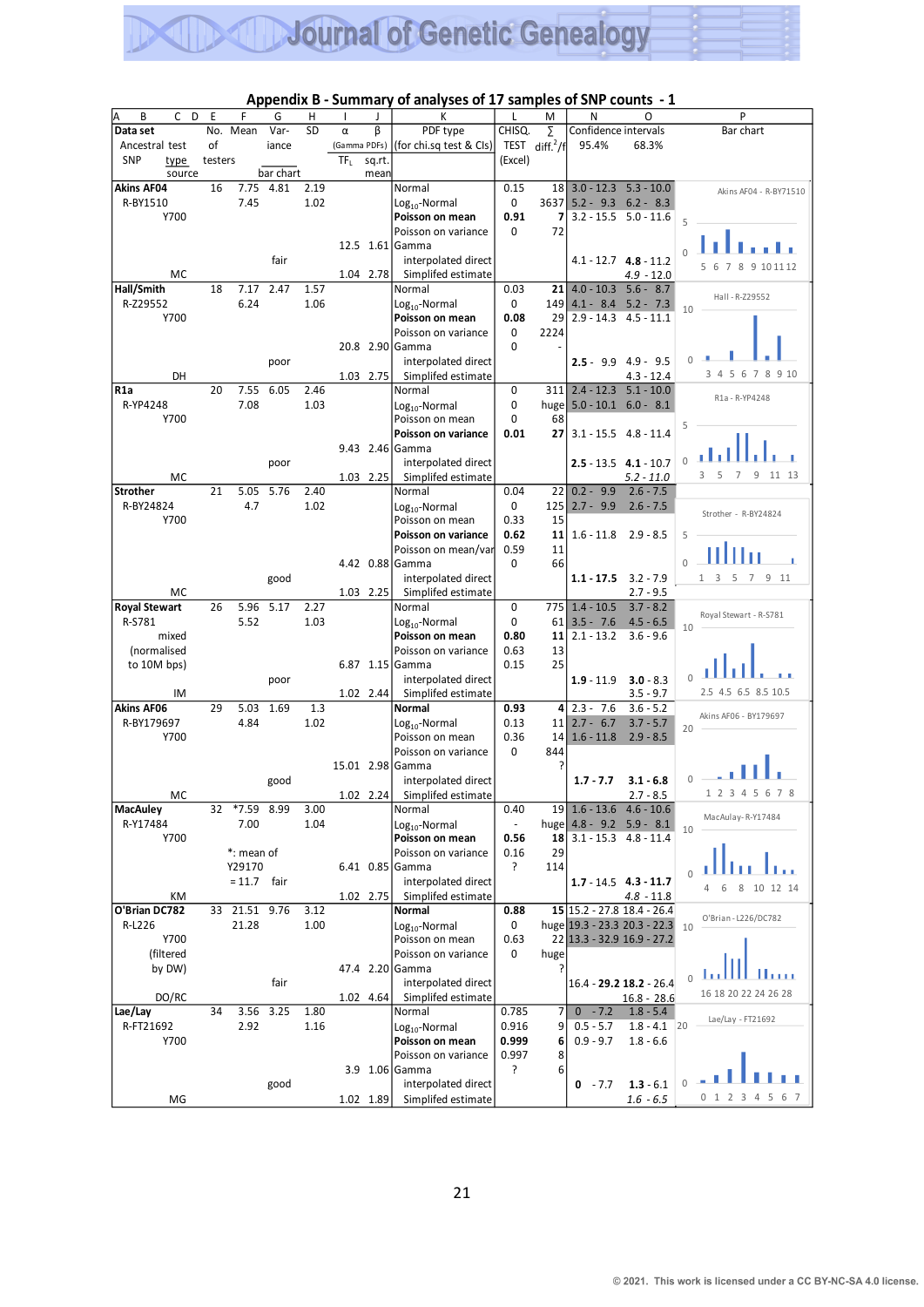|                     |                                      |        |         |                |             |           |                 |           | .<br>,,,,,,,,,,,                                                                                                                    |                     |                     |                            |                                                                                                     |                                 |
|---------------------|--------------------------------------|--------|---------|----------------|-------------|-----------|-----------------|-----------|-------------------------------------------------------------------------------------------------------------------------------------|---------------------|---------------------|----------------------------|-----------------------------------------------------------------------------------------------------|---------------------------------|
| В                   | C                                    | D      | Е       | F              | G           | н         |                 |           | К                                                                                                                                   | L                   | M                   | N                          | O                                                                                                   | P                               |
| Data set            |                                      |        | No.     | Mean           | Var-        | <b>SD</b> | α               | β         | PDF type                                                                                                                            | CHISQ.              | Σ                   | Confidence intervals       |                                                                                                     | Bar chart                       |
| Ancestral test      |                                      |        | of      |                | iance       |           |                 |           | (Gamma PDFs)   (for chi.sq test & Cls)                                                                                              |                     | TEST diff. $^{2}/f$ | 95.4%                      | 68.3%                                                                                               |                                 |
| <b>SNP</b>          | type                                 |        | testers |                |             |           | TF <sub>L</sub> | sq.rt.    |                                                                                                                                     | (Excel)             |                     |                            |                                                                                                     |                                 |
|                     |                                      | source |         |                | bar chart   |           |                 | mean      |                                                                                                                                     |                     |                     |                            |                                                                                                     |                                 |
| Little              |                                      |        | 37      | 5.81           | 3.78        | 1.94      |                 |           | Normal                                                                                                                              | 0.15                | 18                  | $1.9 - 9.7$                | $3.9 - 7.8$                                                                                         |                                 |
| R-Z17296            |                                      |        |         | 5.51           |             | 1.04      |                 |           |                                                                                                                                     | 0                   | 1904                | $3.4 - 7.6$                | $4.5 - 6.5$                                                                                         | Little - R-Z17296<br>20         |
|                     |                                      |        |         |                |             |           |                 |           | Log <sub>10</sub> -Normal                                                                                                           |                     |                     |                            |                                                                                                     |                                 |
|                     | Y700                                 |        |         |                |             |           |                 |           | Poisson on mean                                                                                                                     | 0.2                 | 20                  | $2.0 - 12.9$               | $3.5 - 9.4$                                                                                         |                                 |
|                     |                                      |        |         |                |             |           |                 |           | Poisson on variance                                                                                                                 | 0                   | 115                 |                            |                                                                                                     |                                 |
|                     |                                      |        |         |                |             |           |                 |           | 8.94 1.54 Gamma                                                                                                                     | 0                   | 89k                 |                            |                                                                                                     |                                 |
|                     |                                      |        |         |                | poor        |           |                 |           | interpolated direct                                                                                                                 |                     |                     | $0.9 - 10.1$               | $3.3 - 8.4$                                                                                         |                                 |
|                     | JL/TL                                |        |         |                |             |           |                 | 1.02 2.41 | Simplifed estimate                                                                                                                  |                     |                     |                            | $3.3 - 9.5$                                                                                         | 8 10 12 14<br>6<br>4            |
| <b>Doherty</b>      |                                      |        | 30      | 10.83          | 9.41        | 3.07      |                 |           | Normal                                                                                                                              | 0.90                | 14                  | $4.7 - 17.0$               | $7.8 - 13.9$                                                                                        |                                 |
| R-BY471             |                                      |        |         | 10.30          |             | 1.02      |                 |           |                                                                                                                                     |                     |                     |                            |                                                                                                     | Doherty - R-BY471 (Y500)        |
|                     |                                      |        |         |                |             |           |                 |           | Log <sub>10</sub> -Normal                                                                                                           | 0                   | huge                | $8.3 - 12.3$               | $9.3 - 11.3$                                                                                        |                                 |
|                     | Y500                                 |        |         |                |             |           |                 |           | Poisson on mean                                                                                                                     | 0.83                | 16                  | $5.2 - 19.5$               | $7.2 - 15.2$                                                                                        |                                 |
|                     |                                      |        |         |                |             |           |                 |           | Poisson on variance                                                                                                                 | 0.51                | 19                  |                            |                                                                                                     | 10                              |
|                     |                                      |        |         |                |             |           |                 |           | 12.5 1.15 Gamma                                                                                                                     | ?                   | 1100                |                            |                                                                                                     |                                 |
|                     |                                      |        |         |                | fair        |           |                 |           | interpolated direct                                                                                                                 |                     |                     |                            | $2.7 - 17.3$ 7.2 - 14.7                                                                             | <u>Hitutinas</u>                |
|                     |                                      | ZD     |         |                |             |           |                 | 1.02 3.29 | Simplifed estimate                                                                                                                  |                     |                     |                            | $7.5 - 15.9$                                                                                        | 3 5 7 9 11 13 15 17             |
| <b>Doherty</b>      |                                      |        | 63      | 12.90          | 8.91        | 2.99      |                 |           | Normal                                                                                                                              | 0.73                | 18                  | $6.9 - 18.9$               | $9.9 - 15.9$                                                                                        |                                 |
| R-BY471             |                                      |        |         |                |             |           |                 |           |                                                                                                                                     |                     |                     |                            |                                                                                                     | Doherty - R-BY471 (Y700)        |
|                     |                                      |        |         | 12.59          |             | 1.01      |                 |           | Log <sub>10</sub> -Normal                                                                                                           | 0                   | 6651                |                            | $4.5 - 20.7$ $8.6 - 16.6$                                                                           |                                 |
|                     | Y700                                 |        |         |                |             |           |                 |           | Poisson on mean                                                                                                                     | 0.84                | 15                  |                            | $6.7 - 22.3$ $9.3 - 17.6$                                                                           |                                 |
|                     |                                      |        |         |                |             |           |                 |           | Poisson on variance                                                                                                                 | 0                   | 265                 |                            |                                                                                                     | 10                              |
|                     |                                      |        |         |                |             |           |                 |           | 10.7 1.45 Gamma                                                                                                                     | ?0                  | 9                   |                            |                                                                                                     |                                 |
|                     |                                      |        |         |                | fair        |           |                 |           | interpolated direct                                                                                                                 |                     |                     |                            | $8.1 - 19.5$ 9.1 - 16.8                                                                             |                                 |
|                     |                                      | ZD     |         |                |             |           |                 | 1.02 3.59 | Simplifed estimate                                                                                                                  |                     |                     |                            | $9.3 - 18.3$                                                                                        | 9 11 13 15 17 19                |
| <b>Border Irwin</b> |                                      |        | 65      | 7.57           | 5.48        | 2.34      |                 |           | Normal                                                                                                                              | 0.994               | 6                   | $2.9 - 12.2$               | $5.2 - 10.9$                                                                                        |                                 |
|                     |                                      |        |         |                |             |           |                 |           |                                                                                                                                     |                     |                     |                            |                                                                                                     | Border Irwin - FGC13746<br>20   |
| R-FGC13746          |                                      |        |         | 7.21           |             | 2.39      |                 |           | Log <sub>10</sub> -Normal                                                                                                           | 0.9994              | 8                   | $5.3 - 9.0$                | $6.3 - 8.1$                                                                                         |                                 |
|                     | Y700                                 |        |         |                |             |           |                 |           | Poisson on mean                                                                                                                     | 0.9999              | 5                   |                            | $3.1 - 15.3$ 4.9 - 11.5                                                                             |                                 |
|                     |                                      |        |         |                |             |           |                 |           | Poisson on variance                                                                                                                 | 0                   | 70                  |                            |                                                                                                     |                                 |
|                     |                                      |        |         |                |             |           |                 |           | 10.44 1.38 Gamma                                                                                                                    | $\mathbf 0$         | 907                 |                            |                                                                                                     |                                 |
|                     |                                      |        |         |                | good        |           |                 |           | interpolated direct                                                                                                                 |                     |                     |                            | $3.1 - 13.5$ 4.6 - 10.4                                                                             |                                 |
|                     |                                      | JI     |         |                |             |           |                 | 1.01 2.75 | Simplifed estimate                                                                                                                  |                     |                     |                            | $4.8 - 11.7$                                                                                        | 5<br>7 9 11 13<br>3             |
| R-L513              |                                      |        | 185     |                | 53.64 44.63 | 6.68      |                 |           | Normal                                                                                                                              | 0                   |                     |                            | 199 40.3 - 67.0 47.0 - 60.3                                                                         |                                 |
|                     |                                      |        |         |                |             |           |                 |           |                                                                                                                                     |                     |                     |                            |                                                                                                     | R-L513 - Y700                   |
|                     | Y700                                 |        |         | 53.21          |             | 6.70      |                 |           | Log <sub>10</sub> -Normal                                                                                                           | 0                   |                     |                            | 163 41.8 - 68.6 48.5 - 61.9                                                                         |                                 |
|                     |                                      |        |         |                |             |           |                 |           | Poisson on mean                                                                                                                     | 0                   |                     |                            | 178 40.0 - 70.3 46.4 - 62.0                                                                         | 20                              |
|                     |                                      |        |         |                |             |           |                 |           | Poisson on variance                                                                                                                 | 0                   | 52k                 |                            |                                                                                                     |                                 |
|                     |                                      |        |         |                |             |           | 64.5            |           | $1.2$ Gamma                                                                                                                         |                     | huge                |                            |                                                                                                     | $\Omega$                        |
|                     |                                      |        |         |                | v.spiky     |           |                 |           | interpolated direct                                                                                                                 |                     |                     |                            | $37.3 - 66.746.7 - 60.6$                                                                            | 27 33 39 45 51 57 63 69         |
|                     |                                      | DV     |         |                |             |           |                 | 1.00 7.34 | Simplifed estimate                                                                                                                  |                     |                     |                            | $46.3 - 64.6$                                                                                       |                                 |
| R-L513              |                                      |        | 237     |                | 48.78 43.16 | 6.57      |                 |           | Normal                                                                                                                              | 0                   |                     |                            | 90 35.6 - 61.9 42.2 - 55.3 20                                                                       |                                 |
|                     | Y500                                 |        |         | 48.31          |             | 6.59      |                 |           | Log <sub>10</sub> -Normal                                                                                                           | 0                   |                     | 83 35.1 - 61.5 41.7 - 54.9 |                                                                                                     | R-L513 - Y500                   |
|                     |                                      |        |         |                |             |           |                 |           | Poisson on mean                                                                                                                     | 0                   |                     | 93 35.8 - 65.6 41.8 - 55.7 |                                                                                                     |                                 |
|                     |                                      |        |         |                |             |           |                 |           |                                                                                                                                     |                     |                     |                            |                                                                                                     |                                 |
|                     |                                      |        |         |                |             |           |                 |           | Poisson on variance                                                                                                                 | 0                   | 330                 |                            |                                                                                                     |                                 |
|                     |                                      |        |         |                |             |           |                 | 55.2 1.13 | <b>Gamma</b>                                                                                                                        | 0                   | 50k                 |                            |                                                                                                     | and a start the                 |
|                     |                                      |        |         |                | v.spiky     |           |                 |           | interpolated direct                                                                                                                 |                     |                     |                            | 32.5 - 61.3 42.0 - 55.7                                                                             | $\mathbf{0}$                    |
|                     |                                      | DV     |         |                |             |           |                 | 1.00 6.98 | Simplifed estimate                                                                                                                  |                     |                     |                            | 41.8 - 59.2                                                                                         | 27 32 37 42 47 52 57 62         |
| K-L226              |                                      |        |         | 87 19.68 15.46 |             | 3.94      |                 |           | Normal                                                                                                                              | 0.06                |                     |                            | 37 11.8 - 27.5 14.8 - 23.6                                                                          |                                 |
|                     | Y500                                 |        |         | 19.47          |             | 3.94      |                 |           | Log <sub>10</sub> -Normal                                                                                                           | 0.05                |                     |                            | 40 11.6 - 27.3 15.5 - 23.4                                                                          | L226 - Y500                     |
|                     | (filtered                            |        |         |                |             |           |                 |           | Poisson on mean                                                                                                                     | 0.66                |                     |                            | 26 11.8 - 30.7 15.3 - 25.2                                                                          |                                 |
|                     |                                      |        |         |                |             |           |                 |           |                                                                                                                                     |                     |                     |                            |                                                                                                     | 20                              |
|                     | by DW)                               |        |         |                |             |           |                 |           | Poisson on variance                                                                                                                 | 0                   | 25k                 |                            |                                                                                                     |                                 |
|                     |                                      |        |         |                |             |           |                 |           | 25.1 1.27 Gamma                                                                                                                     | 0                   | 6575                |                            |                                                                                                     | بانتنا اللبيات                  |
|                     |                                      |        |         |                | fair        |           |                 |           | interpolated direct                                                                                                                 |                     |                     |                            | 12.5 - 27.0 14.9 - 25.8                                                                             |                                 |
|                     | DO/RC                                |        |         |                |             |           | 1.01 4.35       |           | Simplifed estimate                                                                                                                  |                     |                     |                            | $15.3 - 26.3$                                                                                       | 1013161922252831                |
| R-L226              |                                      |        |         | 262 23.55      | 20.85       | 4.57      |                 |           | Normal                                                                                                                              | 0.38                |                     |                            | 38 19.0 - 28.1 14.4 - 32.7                                                                          | 50                              |
|                     |                                      |        |         |                |             |           |                 |           |                                                                                                                                     |                     |                     |                            |                                                                                                     |                                 |
|                     |                                      |        |         |                |             |           |                 |           |                                                                                                                                     |                     |                     |                            |                                                                                                     |                                 |
|                     |                                      |        |         |                |             |           |                 |           |                                                                                                                                     |                     |                     |                            |                                                                                                     |                                 |
|                     |                                      |        |         |                |             |           |                 |           |                                                                                                                                     |                     |                     |                            |                                                                                                     |                                 |
|                     |                                      |        |         |                |             |           |                 |           |                                                                                                                                     |                     |                     |                            |                                                                                                     | - 1111                          |
|                     |                                      |        |         |                |             |           |                 |           |                                                                                                                                     |                     |                     |                            |                                                                                                     |                                 |
|                     |                                      |        |         |                |             |           |                 |           |                                                                                                                                     |                     |                     |                            |                                                                                                     |                                 |
|                     | Y700<br>(filtered<br>by DW)<br>DO/RC |        |         | 25.47          | 28<br>good  | 5.37      | 1.00 4.85       |           | Log <sub>10</sub> -Normal<br>Poisson on mean<br>Poisson on variance<br>26.6 1.13 Gamma<br>interpolated direct<br>Simplifed estimate | 0<br>0.30<br>0<br>0 | 231<br>3070         |                            | 108 14.7 - 36.2 20.1 - 30.8<br>39 14.9 - 35.3 18.7 - 29.5<br>13.6 - 32.8 17.5 - 27.0<br>18.7 - 30.7 | L226 - Y700<br>1013161922252831 |
|                     |                                      |        |         |                |             |           |                 |           | 22                                                                                                                                  |                     |                     |                            |                                                                                                     |                                 |

#### **Appendix B - Summary of analyses of 17 samples of SNP counts - 2**